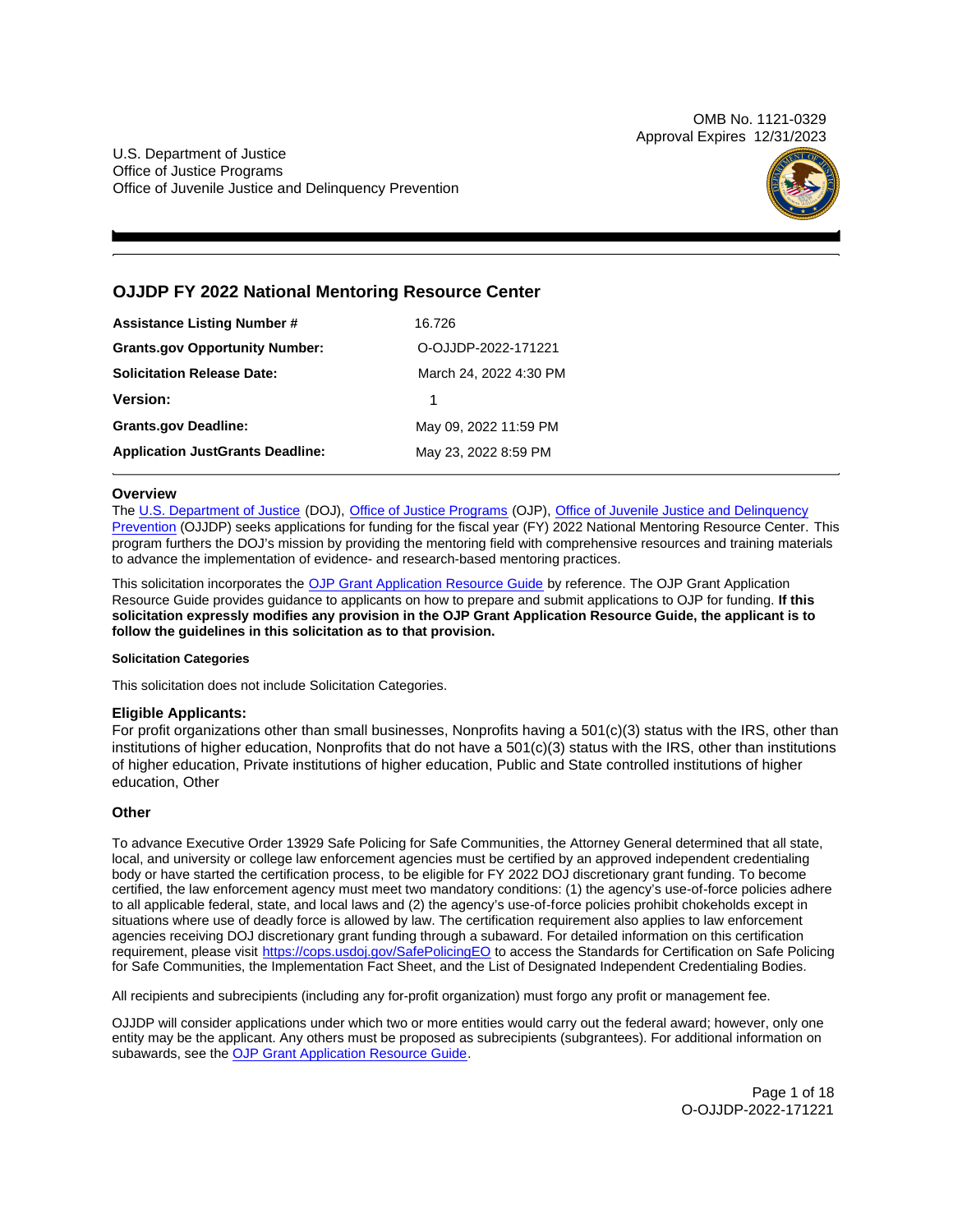<span id="page-1-0"></span>OJJDP may elect to fund applications submitted under this fiscal year (FY) 2022 solicitation in future fiscal years, dependent on, among other considerations, the merit of the applications and the availability of appropriations.

## **Contact Information**

For technical assistance with submitting the Application for Federal Assistance standard form (SF)-424 and the Disclosure of Lobbying Activities form (SF-LLL) in Grants.gov, contact the Grants.gov Customer Support Hotline at 800–518–4726 or 606–545–5035, [Grants.gov Customer Support,](https://www.grants.gov/web/grants/support.html) or [support@grants.gov.](mailto:support@grants.gov) The [Grants.gov](https://Grants.gov) Support Hotline operates 24 hours a day, 7 days a week, except on federal holidays.

For technical assistance with submitting the **full application** in DOJ's Justice Grants System (JustGrants), contact the JustGrants Service Desk at 833–872–5175 or [JustGrants.Support@usdoj.gov.](mailto:JustGrants.Support@usdoj.gov) The JustGrants Service Desk operates 5 a.m. to 9 p.m. eastern time (ET) Monday to Friday and 9 a.m. to 5 p.m. Saturday, Sunday, and federal holidays.

For assistance with any other requirements of this solicitation, contact the OJP Response Center by telephone at 800–851–3420 or TTY: 301–240–6310 (hearing impaired only), or by email at [grants@ncjrs.gov.](mailto:grants@ncjrs.gov) The OJP Response Center hours of operation are 10 a.m. to 6 p.m. ET Monday to Friday, and 10 a.m. to 8 p.m. on the solicitation closing date. General information on applying for OJJDP awards can be found at [https://www.ojjdp.gov/funding/funding.html.](https://www.ojjdp.gov/funding/funding.html) 

For information related to unforeseen technical issues beyond the control of the applicant impacting submission, see "**How to Apply**"section, **Experiencing Unforeseen Technical Issues**.

# **Submission Information**

Applications will be submitted to DOJ in two steps:

**Step 1:** The applicant must submit by the [Grants.gov](https://Grants.gov) deadline the required Application for Federal Assistance standard form (SF)-424 and a Disclosure of Lobbying Activities (SF-LLL) form when they register in [Grants.gov](https://Grants.gov) at [https://www.grants.gov/web/grants/register.html.](https://www.grants.gov/web/grants/register.html) 

Beginning April 4, 2022, the Federal government will cease using the Data Universal Numbering System (DUNS) number to uniquely identify entities. At that point, entities doing business with the Federal government will use a Unique Entity Identifier (UEI) created in SAM.gov. If your entity is currently registered in SAM.gov, your UEI has already been assigned and is viewable in SAM.gov. This includes inactive registrations. If you are a new entity registering in SAM.gov, you will continue to register in SAM.gov using the DUNS number assigned by Dun and Bradstreet (D&B) until April 4, 2022. Upon completing your registration in SAM.gov, you will be assigned a UEI. For additional information, see the Unique Entity [Identifier Update](https://www.gsa.gov/about-us/organization/federal-acquisition-service/office-of-systems-management/integrated-award-environment-iae/iae-systems-information-kit/unique-entity-identifier-update) and the [OJP Grant Application Resource Guide.](https://www.ojp.gov/funding/apply/ojp-grant-application-resource-guide#unique-entity)

**IMPORTANT:** [Grants.gov](https://Grants.gov) will transition to UEI at 11:59 p.m. eastern time (ET) on March 31, 2022.

To support this transition, DOJ will update all posted [Grants.gov](https://Grants.gov) funding opportunity packages to reflect the use of UEI.

All entities applying for DOJ funding opportunities that have a [Grants.gov](https://Grants.gov) close date after March 31, 2022, must take one of the following actions:

1) Complete and submit the SF-424 and SF-LLL **no later than March 30, 2022, at 8:00 p.m. ET**.

• If the SF-424 is not completed and submitted by this time, any information contained in the SF-424 will be lost during the transition.

• If this occurs, applicants will need to re-enter their data in the new SF-424 form upon returning to [Grants.gov](https://Grants.gov) on April 1, 2022.

2) Wait until April 1, 2022, to begin and submit the [Grants.gov](https://Grants.gov) application.

**Step 2:** The applicant must then submit the **full application,** including attachments, in JustGrants at [JustGrants.usdoj.gov.](https://justicegrants.usdoj.gov/) To be considered timely, the full application must be submitted in JustGrants by the JustGrants application deadline. OJP encourages applicants to review the "How to Apply" section in the [OJP Grant Application](https://www.ojp.gov/funding/apply/ojp-grant-application-resource-guide#apply)  [Resource Guide](https://www.ojp.gov/funding/apply/ojp-grant-application-resource-guide#apply) and the [JustGrants website](https://justicegrants.usdoj.gov/news) for more information, resources, and training.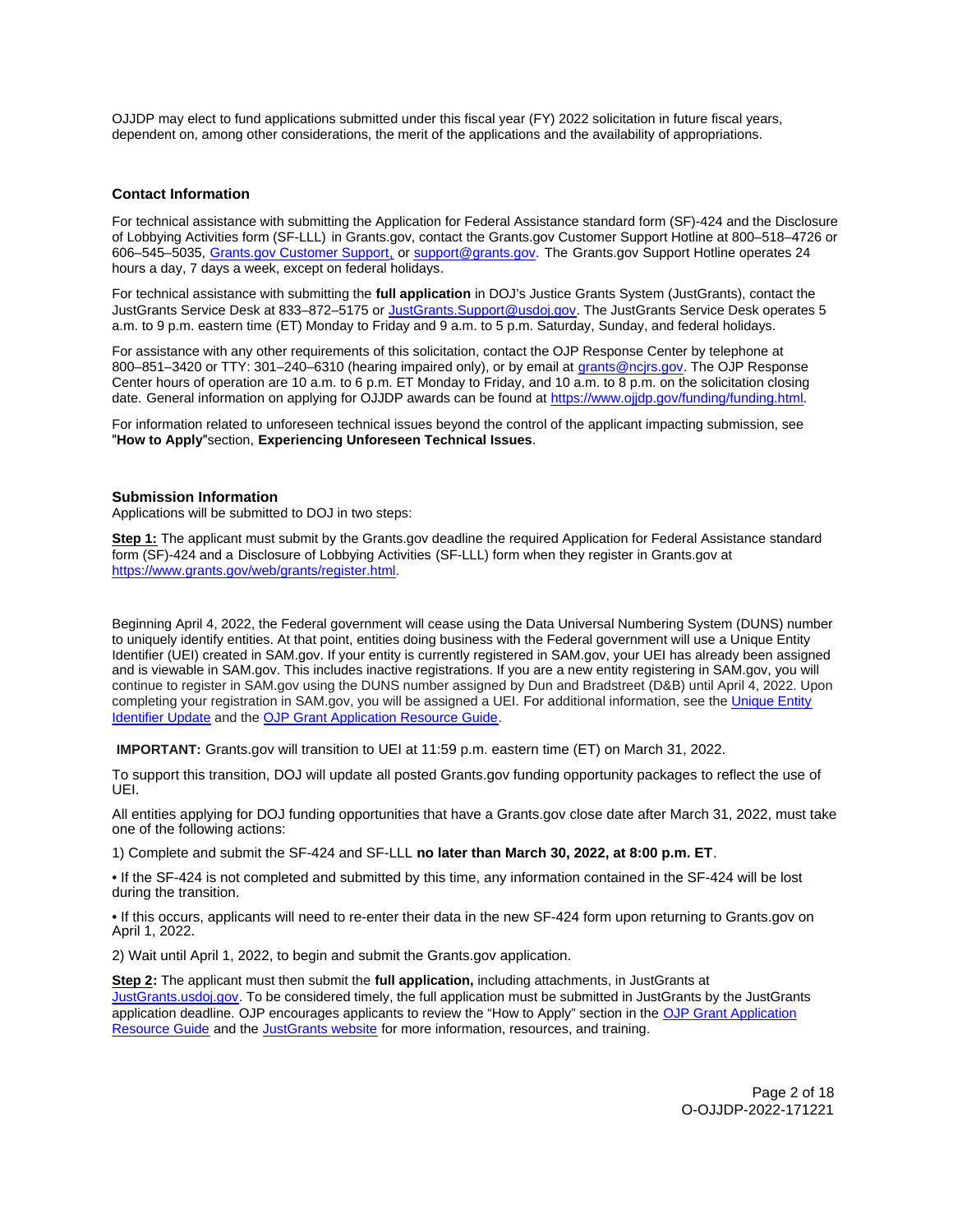Page 3 of 18 O-OJJDP-2022-171221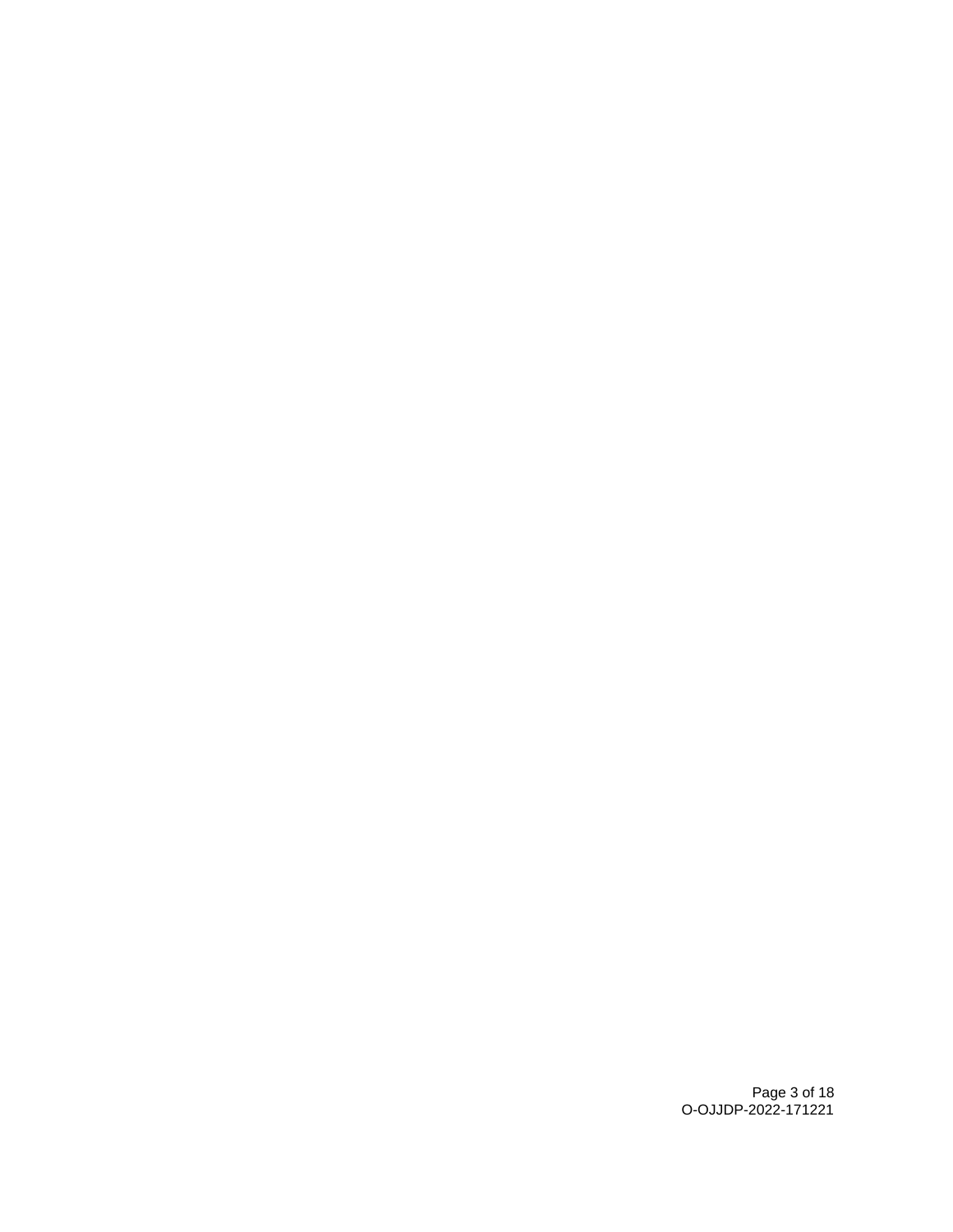# **Contents**

| Contact Information                                                                     | $\overline{2}$  |
|-----------------------------------------------------------------------------------------|-----------------|
| <b>Program Description</b>                                                              | 6               |
| Overview                                                                                | 6               |
| <b>Statutory Authority</b>                                                              | 6               |
| Specific Information                                                                    | 6               |
| Goals, Objectives, Deliverables, and Timeline                                           | 6               |
| Evidence-Based Programs or Practices                                                    | 8               |
| Information Regarding Potential Evaluation of Programs and Activities                   | 8               |
| <b>OJP Priority Areas</b>                                                               | 8               |
| <b>Federal Award Information</b>                                                        | 8               |
| Awards, Amounts and Durations                                                           | 8               |
| <b>Continuation Funding Intent</b>                                                      | 9               |
| Availability of Funds                                                                   | 9               |
| <b>Types of Awards</b>                                                                  | 9               |
| Financial Management and System of Internal Controls                                    | 9               |
| <b>Budget Information</b>                                                               | 9               |
| Cost Sharing or Matching Requirement                                                    | 9               |
| Pre-agreement Costs (also known as Pre-award Costs)                                     | 9               |
| Limitation on Use of Award Funds for Employee Compensation: Waiver                      | 9               |
| Prior Approval, Planning, and Reporting of Conference/Meeting/Training Costs            | 9               |
| Costs Associated with Language Assistance (if applicable)                               | 10              |
| <b>Eligibility Information</b>                                                          | 10              |
| Application and Submission Information                                                  | 10              |
| Information to Complete the Application for Federal Assistance (SF-424)                 | 10              |
| Standard Applicant Information (JustGrants 424 and General Agency Information)          | 10              |
| Proposal Abstract                                                                       | 10              |
| <b>Proposal Narrative</b>                                                               | 10              |
| Goals, Objectives, Deliverables, and Timeline                                           | 12              |
| <b>Budget and Associated Documentation</b>                                              | 12              |
| Budget Worksheet and Budget Narrative (Web-based Form)                                  | 12              |
| Indirect Cost Rate Agreement (if applicable)                                            | 12 <sub>2</sub> |
| Financial Management Questionnaire (including applicant disclosure of high-risk status) | 12              |
| Disclosure of Process Related to Executive Compensation                                 | 12 <sub>2</sub> |
| <b>Additional Application Components</b>                                                | 13              |
| <b>Timeline Form</b>                                                                    | 13              |
| Research and Evaluation Independence and Integrity Statement                            | 13              |
| <b>Disclosures and Assurances</b>                                                       | 13              |
| Disclosure of Lobbying Activities                                                       | 13              |
| <b>DOJ Certified Standard Assurances</b>                                                | 13              |
| Applicant Disclosure of Duplication in Cost Items                                       | 13              |
| DOJ Certifications Regarding Lobbying; Debarment, Suspension and Other Responsibility   |                 |
| Matters; and Drug-Free Workplace Requirements                                           | 13              |
| Applicant Disclosure and Justification - DOJ High-Risk Grantees (if applicable)         | 13              |
| How to Apply                                                                            | 14              |
| Submission Dates and Time                                                               | 14              |
| <b>Experiencing Unforeseen Technical Issues</b>                                         | 14              |
| Application Review Information                                                          | 15              |
|                                                                                         |                 |

Page 4 of 18 O-OJJDP-2022-171221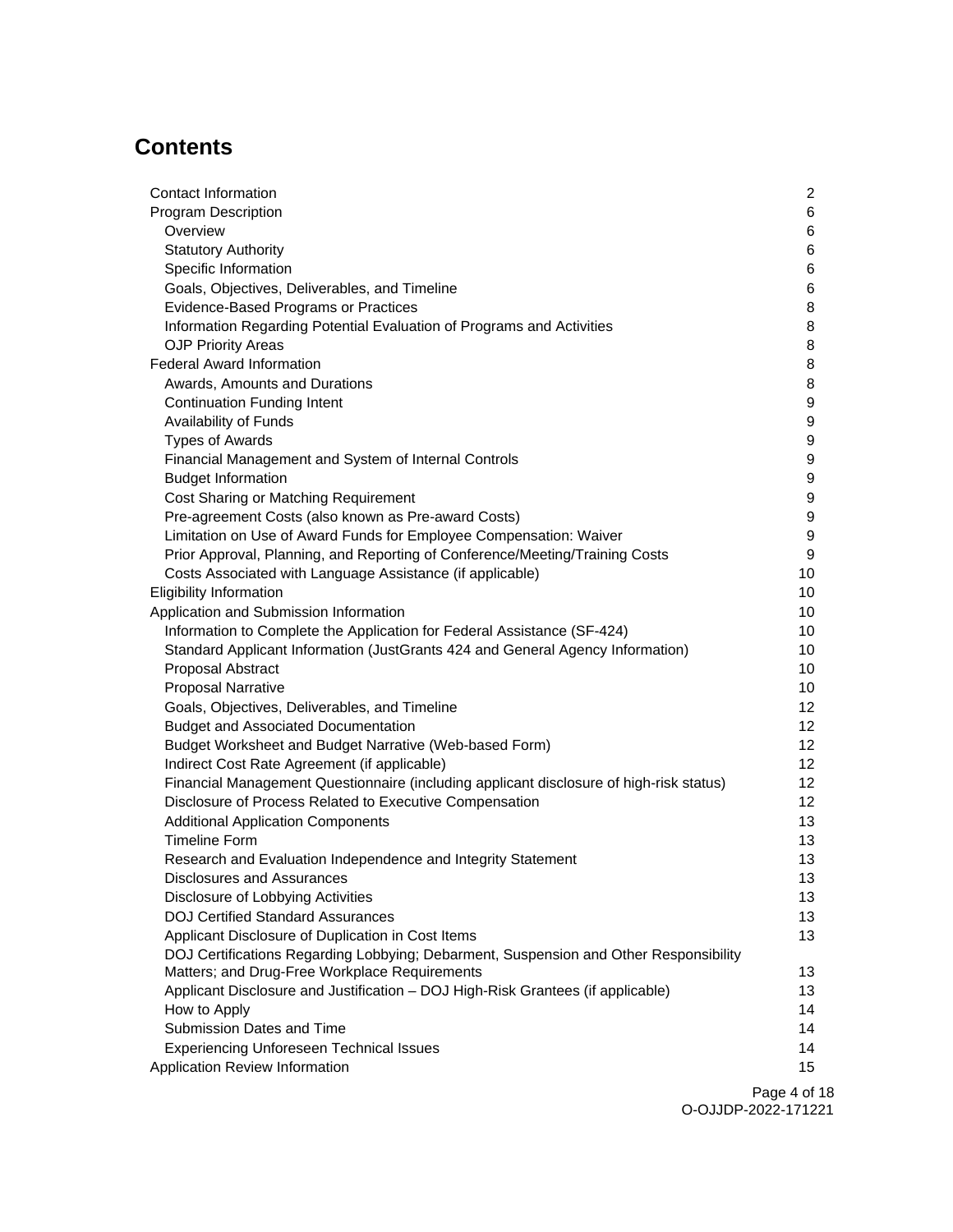| <b>Review Criteria</b>                                                  | 15 |
|-------------------------------------------------------------------------|----|
| <b>Review Process</b>                                                   | 15 |
| <b>Federal Award Administration Information</b>                         | 15 |
| <b>Federal Award Notices</b>                                            | 16 |
| Administrative, National Policy, and Other Legal Requirements           | 16 |
| Information Technology (IT) Security Clauses                            | 16 |
| General Information about Post-Federal Award Reporting Requirements     | 16 |
| Federal Awarding Agency Contact(s)                                      | 16 |
| Other Information                                                       | 16 |
| Freedom of Information and Privacy Act (5 U.S.C. 552 and 5 U.S.C. 552a) | 16 |
| Provide Feedback to OJP                                                 | 16 |
| <b>Performance Measures</b>                                             | 16 |
| <b>Application Checklist</b>                                            | 16 |
|                                                                         |    |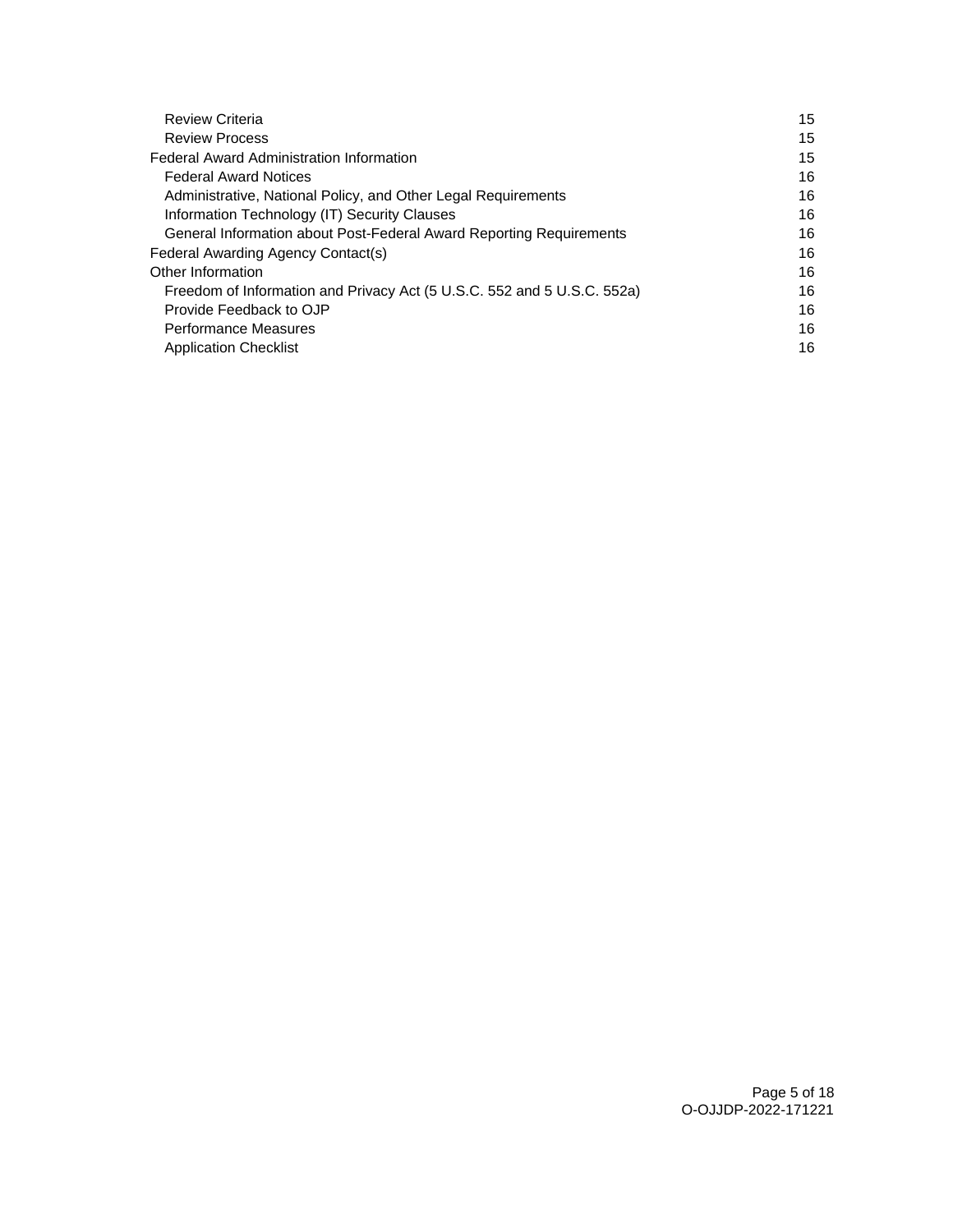# <span id="page-5-0"></span>**Program Description**

## **Overview**

OJP is committed to advancing work that promotes civil rights and racial equity, increases access to justice, supports crime victims and individuals impacted by the justice system, strengthens community safety and protects the public from crime and evolving threats, and builds trust between law enforcement and the community. OJJDP supports a wide range of mentoring initiatives aimed at preventing and responding to youth delinquency and victimization. Under this solicitation, the successful applicant will continue to operate the OJJDP National Mentoring Resource Center (NMRC) with the goal of enhancing the capacity of mentoring organizations to develop, implement, and expand effective mentoring practices across the nation.

## **Statutory Authority**

Any awards under this solicitation would be made under statutory authority provided by a full-year appropriations act for FY 2022. As of the writing of this solicitation, the Department of Justice is operating under a short-term "Continuing Resolution"; no full-year appropriation for the Department has been enacted for FY 2022.

# **Specific Information**

OJJDP has been a national leader in the field of youth mentoring since the establishment of the Juvenile Mentoring Program in 1996. OJJDP continues to support an extensive portfolio of mentoring programs for at-risk youth across the country. OJJDP supports the implementation and delivery of mentoring services to youth who are at risk of juvenile delinquency and juvenile justice system involvement. Mentoring services can be one-on-one, group, peer, or a combination of these types.

With the continued investment of the National Mentoring Resource Center, OJJDP strives to build on its history and leadership in mentoring by providing the mentoring field and practitioners with comprehensive resources and training materials on the [OJJDP National Mentoring Resource Center website;](https://nationalmentoringresourcecenter.org/) convening an expert Research Board that reviews the evidence base for specific program models, populations, and outcomes; and providing training and technical assistance for OJJDP grantees to support youth mentoring programs in implementing safe, quality, and effective practices.

# **Goals, Objectives, Deliverables, and Timeline**

# **Goals**

The overall goal of this program is to operate OJJDP's [National Mentoring Resource Center](https://nationalmentoringresourcecenter.org/) and enhance the capacity of mentoring organizations to develop, implement, and expand effective mentoring practices across the nation.

#### **Objectives**

The objectives are to:

- Maintain and enhance an interactive, practitioner-friendly comprehensive online repository of resources on the NMRC website including, but not limited to the following core functions:
	- A "what works in mentoring" section highlighting key mentoring research and evidence-based practices and implementation resources.
	- A section highlighting current issues and best practices to meet the mentoring needs of at-risk and high-risk youth populations.
	- Mechanisms to facilitate cross-sharing of evidence-based information and resources across organizations involved with mentoring.
	- A section highlighting OJJDP investments in mentoring, including a catalog of OJJDP grantees and any related grantee-produced materials and resources.
- Raise awareness of and continue the development of mentoring best practices. This can include the following activities:
	- Review research regarding the effectiveness of specific mentoring programs, as well as specific practices and resources for use in mentoring programs.
	- Develop information/tools highlighting evidence-based practices and programs, and performance measurement information, tools, and research in conjunction with OJJDP.
- Provide training and technical assistance for mentoring organizations and communities interested in developing mentoring programs. This includes, but is not limited to:

Page 6 of 18 O-OJJDP-2022-171221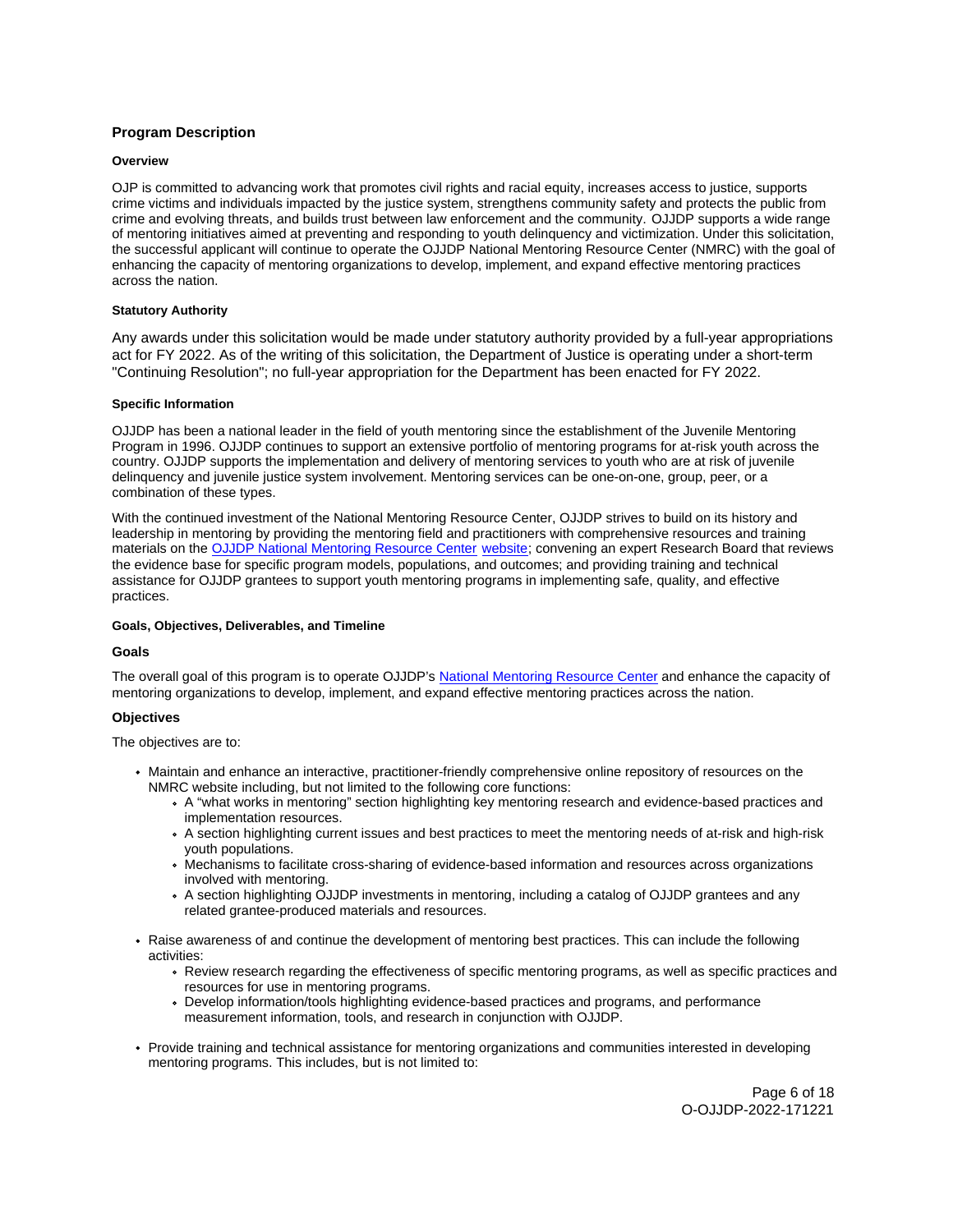- Develop and deliver web-based and in-person trainings on mentoring topics for OJJDP mentoring grantees and the broader field. This should include trainings that are specific to mentoring services for youth impacted by opioid and other substance misuse.
- Develop and deliver specific trainings for OJJDP-funded grantees.
- Support and develop smart tools that provide self-guided assistance as a precursor to receiving technical assistance.
- Deliver technical assistance in response to requests submitted through the NMRC website.
- Develop and support technical assistance plans for all OJJDP-funded mentoring grantees.
- Facilitate peer learning and collaboration among mentoring organizations.
- Work with OJJDP to hold orientation sessions for new and continuing OJJDP mentoring grantees, and respond to a variety of mentoring-related needs, requests, and projects.

# **Deliverables**

The following lists the required products, services, or activities that should be developed and delivered as a result of this program:

- Host a new grantee orientation in conjunction with OJJDP to orient funded programs with OJP grant award requirements and resources, mentoring resources, and facilitate peer learning opportunities.
- Plan and convene an annual Mentoring Research Symposium in conjunction with OJJDP.
- Continue expansion of the NMRC website to easily orient users to information on OJJDP mentoring grantees and allow peer connections across the country.
- Create, submit, and implement an overall technical assistance (TA) plan to support TA requests from both OJJDPfunded grantees and the broader field of mentoring organizations and interested communities. This plan should be assessed quarterly and revised as needed in conjunction with OJJDP to ensure the availability of TA resources throughout the entire project period. The plan should include a detailed description of how TA requests are submitted, reviewed, approved, monitored, and closed out for each recipient. The applicant will be required to submit quarterly updates to OJJDP for review.
- Develop and deliver up to 10 webinars/online trainings to OJJDP grantees and local programs on mentoring topics. The list of proposed topics must be submitted and approved by OJJDP in advance of delivery.
- Develop up to six in-person training events separate from the National Mentoring Summit on mentoring best practices. Upon award, the list of proposed trainings must be submitted and approved by OJJDP in advance of delivery, and determinations may be made to pivot some or all to virtual trainings as necessary.
- Develop and disseminate up to 24 products (i.e., pod-casts, blogs) for practitioners to share information and resources on evidence-based innovative practices. Upon award, the proposed list of products must be submitted and approved by OJJDP in advance of delivery.
- Develop four Insights for Practitioner articles (one each quarter). These articles must be submitted to and approved by OJJDP in advance.

The Goals, Objectives, and Deliverables are directly related to the performance measures that show the completed work's results, as discussed in the Application and Submission Information section.

# **OJJDP Training and Technical Assistance Awardee Standards**

OJJDP has developed the Core Performance Standards for Training, Technical Assistance, and Evaluation to promote among providers the consistency and quality of OJJDP-sponsored training and technical assistance and to advance common expectations of performance excellence. The standards present minimum expectations that providers must meet for effective practice in the planning, coordination, delivery, and evaluation of training.

Requirements related to coordination of activities will include, but are not limited to:

- **Coordination with OJJDP NTTAC**. OJJDP requires all training and technical assistance projects to coordinate their activities with the OJJDP National Training and Technical Assistance Center (NTTAC) by complying with all OJJDP/NTTAC protocols to ensure coordinated delivery of services among providers and the effective use of OJJDP grant funding. OJJDP reserves the right to modify these protocols at any time with reasonable notice to the grantee prior to project completion.
- **OJJDP-funded webinars**. The award recipient must comply with OJJDP's webinar guidelines, as described in the Core Performance Standards. Minimally, OJJDP training and technical assistance providers will submit information to OJJDP in advance of all events for the online calendar, record events, and provide the final files (which must be compliant with Section 508 of the Workforce Rehabilitation Act) to OJJDP or OJJDP's representative. For more information on Section 508 of the Workforce Rehabilitation Act, visit [https://www.section508.gov/.](https://www.section508.gov/)

**Training information sharing**. OJP will collect information from its program offices on OJP-funded training and technical assistance events. Award recipients must use OJJDP's standard electronic training request form, submit information to OJJDP on all training events (e.g., name of requester, description of request, dates of event) 30 days

> Page 7 of 18 O-OJJDP-2022-171221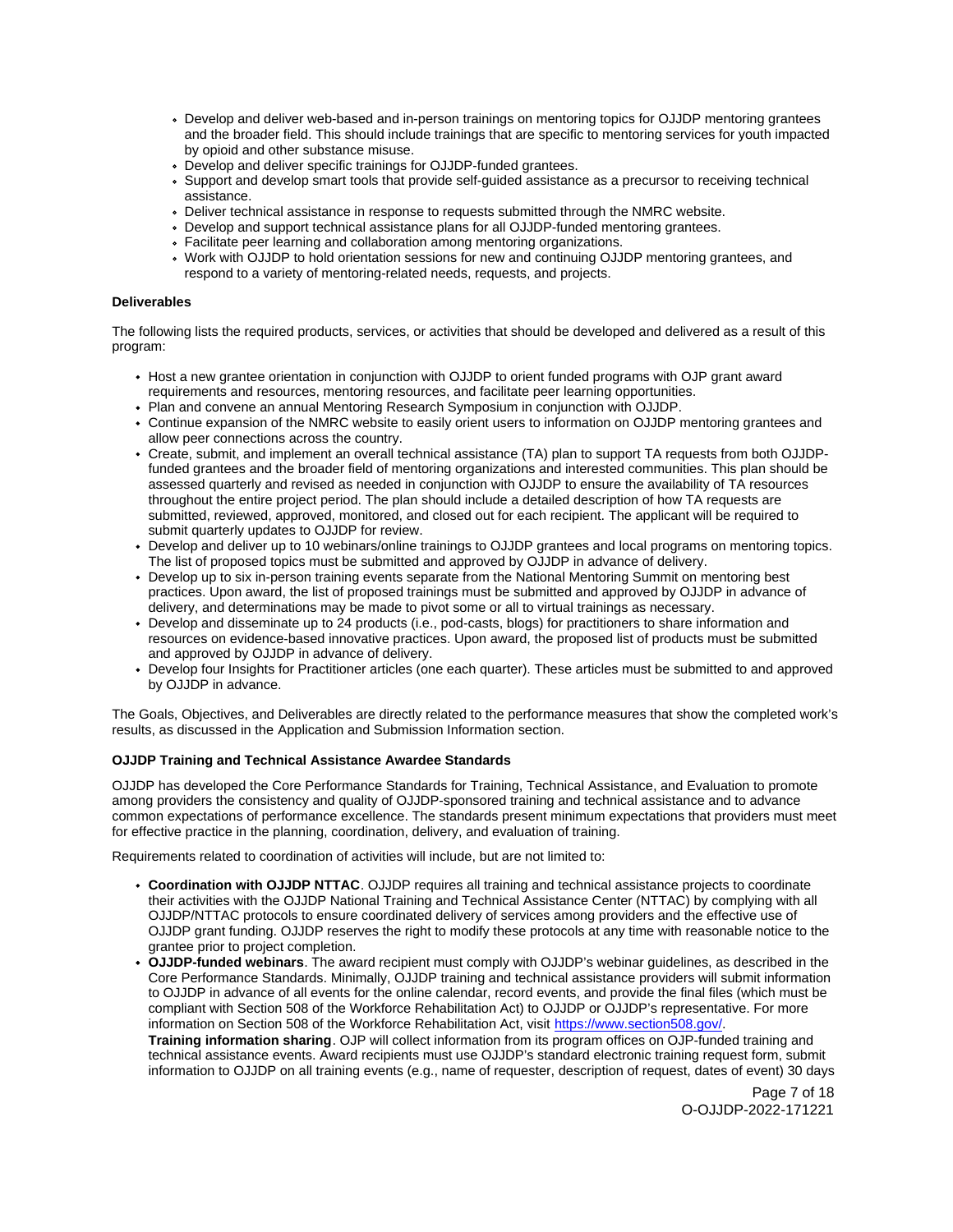<span id="page-7-0"></span>in advance of the event date, and report additional data, as OJJDP requires.

#### **Evidence-Based Programs or Practices**

OJP strongly encourages the use of data and evidence in policymaking and program development for criminal justice, juvenile justice, and crime victim services. For additional information and resources on evidence-based programs or practices, see the [OJP Grant Application Resource Guide.](https://www.ojp.gov/funding/apply/ojp-grant-application-resource-guide#evidence-based)

# **Information Regarding Potential Evaluation of Programs and Activities**

OJP may conduct or support an evaluation of the programs and activities funded under this solicitation. For additional information, see the [OJP Grant Application Resource Guide](https://www.ojp.gov/funding/apply/ojp-grant-application-resource-guide#potential-evaluation) section entitled "Information Regarding Potential Evaluation of Programs and Activities."

#### **OJP Priority Areas**

The Department of Justice is committed to advancing work that promotes civil rights and racial equity, increases access to justice, supports crime victims and individuals impacted by the justice system, strengthens community safety and protects the public from crime and evolving threats, and builds trust between law enforcement and the community.

1. Priority Considerations Supporting Executive Order 13985, Advancing Racial Equity and Support for Underserved Communities Through the Federal Government

Consistent with this Executive Order, the term "underserved community" refers to a population sharing a particular characteristic, as well as a geographic community, that has been systematically denied a full opportunity to participate in aspects of economic, social, and civic life or whose members have been historically underserved, marginalized, and adversely affected by inequality. Such communities include, among others, Black people, Hispanics and Latino/a/e people, Native American and other Indigenous peoples of North America (including Alaska Natives, Eskimos, and Aleuts), Asian Americans, Native Hawaiians, and Pacific Islanders.

#### In support of Executive Order 13985, OJP will:

A. Give priority consideration to applications that include project(s) that will promote racial equity and the removal of barriers to access and opportunity for communities that have been historically underserved, marginalized, and adversely affected by inequality, when making award decisions.

To receive this consideration, the applicant must describe how the proposed project(s) will address potential inequities and barriers to equal opportunity, and/or contribute to greater access to services for underserved and historically marginalized populations.

B. Give priority consideration to applicants that can demonstrate that their capabilities and competencies for implementing their proposed project(s) are enhanced because the applicant (or at least one proposed subrecipient that will receive at least 30% of the requested award funding, as demonstrated in the Budget Worksheet and Budget Narrative) identifies as a culturally specific organization. To receive this additional priority consideration, applicants must describe how being a culturally specific organization (or funding the culturally specific subrecipient organization(s)) will enhance their ability to implement the proposed project(s) and should also specify which culturally specific populations are intended or expected to be served or to have their needs addressed under the proposed project(s).

Culturally specific organizations are defined for purposes of this solicitation as private nonprofit or tribal organizations whose primary purpose as a whole is to provide culturally specific services to, among others, Black people, Hispanics and Latino/a/e people, Native American and other Indigenous peoples of North America (including Alaska Natives, Eskimos, and Aleuts), Asian Americans, Native Hawaiians, and/or Pacific Islanders.

Note: Addressing these priority areas is one of many factors that OJP considers in making funding decisions. Receiving priority consideration for one or more priority areas is not a guarantee of an award.

#### **Federal Award Information**

#### **Solicitation Categories**

This solicitation does not include Solicitation Categories.

**Awards, Amounts and Durations**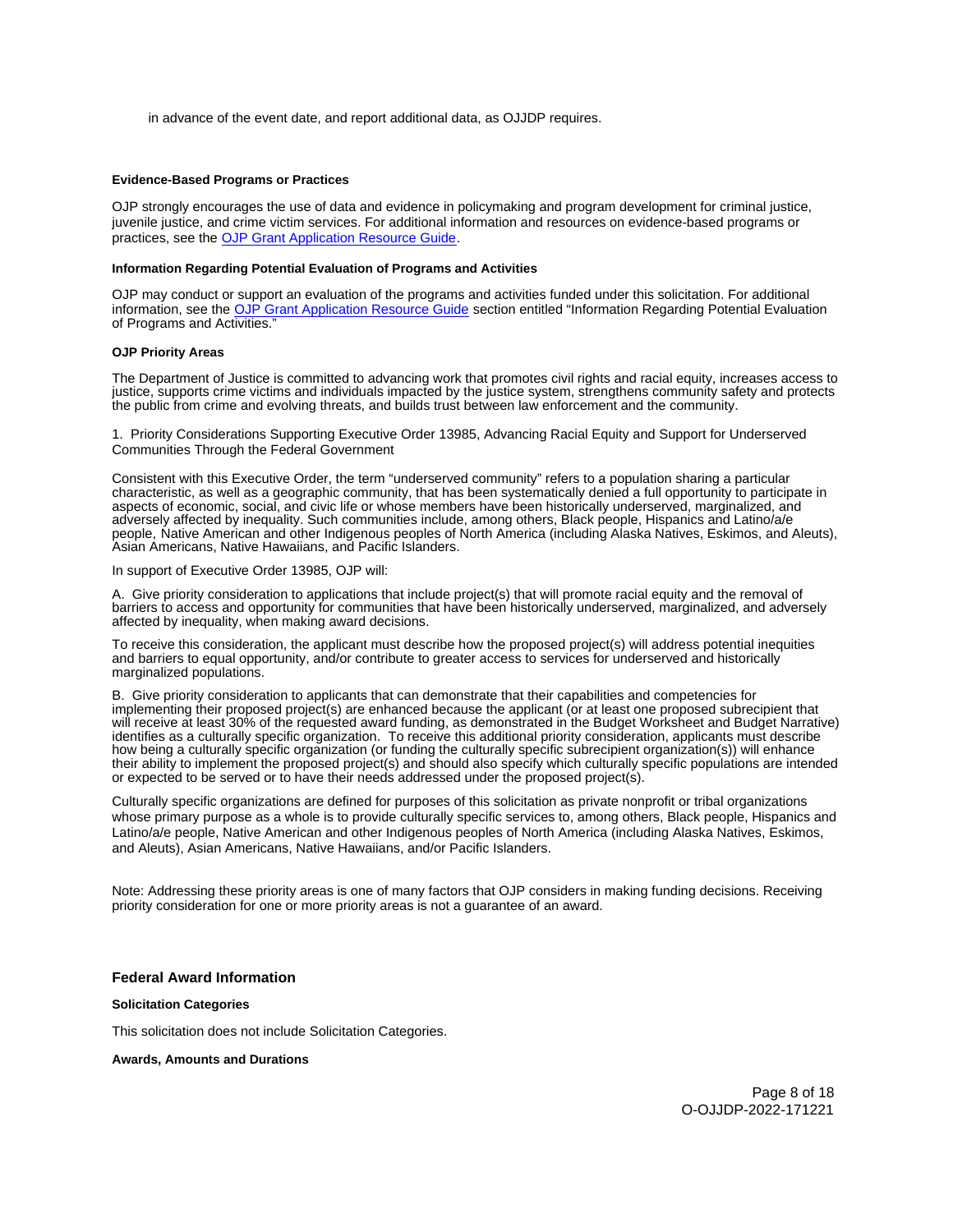1

<span id="page-8-0"></span>**Anticipated Number of Awards Anticipated Maximum Dollar Amount of Awards**  \$[2,650,000.00](https://2,650,000.00)

10/1/22 12:00 AM 12

**Period of Performance Start Date**  Period of Performance Duration (Months)

**Anticipated Total Amount to be Awarded Under Solicitation**  [\\$2,650,000.00](https://2,650,000.00) 

#### **Continuation Funding Intent**

OJJDP intends to provide additional funding in FY 2023 and FY 2024 to awards made under this solicitation through continuation awards. OJP will consider, among other factors, OJP's strategic priorities, a recipient's overall management of the award, and the award-funded work's progress, when making continuation award decisions.

#### **Availability of Funds**

This solicitation, and awards (if any are made) under this solicitation, are subject to the availability of appropriated funds and to any modifications or additional requirements that may be imposed by the agency or by law. In addition, nothing in this solicitation is intended to, and does not, create any right or benefit, substantive or procedural, enforceable at law or in equity by any party against the United States, its departments, agencies, or entities, its officers, employees, or agents, or any other person.

#### **Types of Awards**

OJJDP expects to make awards under this solicitation as cooperative agreements, which provide for OJP to have substantial involvement in carrying out award activities. See the "Administrative, National Policy, and Other Legal Requirements" section of the [OJP Grant Application Resource Guide](https://ojp.gov/funding/Apply/Resources/Grant-App-Resource-Guide.htm) for additional information.

#### **Financial Management and System of Internal Controls**

Award recipients and subrecipients (including recipients or subrecipients that are pass-through entities) must, as described in the Part 200 Uniform Requirements as set out at 2 C.F.R. 200.303, comply with standards for financial and program management. See the [OJP Grant Application Resource Guide](https://www.ojp.gov/funding/apply/ojp-grant-application-resource-guide#fm-internal-controls) for additional information.

#### **Budget Information**

#### **Program Income**

Program income means gross income earned by the nonfederal entity that is directly generated by a supported activity or earned as a result of the federal award during the period of performance. See 2.C.F.R. § 200.80 (definition of "Program Income"). **Program Income is not allowable per this solicitation.** 

#### **Cost Sharing or Matching Requirement**

This solicitation does not require a match.

#### **Pre-agreement Costs (also known as Pre-award Costs)**

See the [OJP Grant Application Resource Guide](https://www.ojp.gov/funding/apply/ojp-grant-application-resource-guide#pre-agreement-costs) information on Pre-agreement Costs (also known as Pre-award Costs).

# **Limitation on Use of Award Funds for Employee Compensation: Waiver**

See the [OJP Grant Application Resource Guide](https://www.ojp.gov/funding/apply/ojp-grant-application-resource-guide#limitation-use-award) information on the Limitation on Use of Award Funds for Employee Compensation; Waiver.

#### **Prior Approval, Planning, and Reporting of Conference/Meeting/Training Costs**

See the [OJP Grant Application Resource Guide](https://www.ojp.gov/funding/apply/ojp-grant-application-resource-guide#prior-approval) for information on Prior Approval, Planning, and Reporting of Conference/Meeting/Training Costs.

> Page 9 of 18 O-OJJDP-2022-171221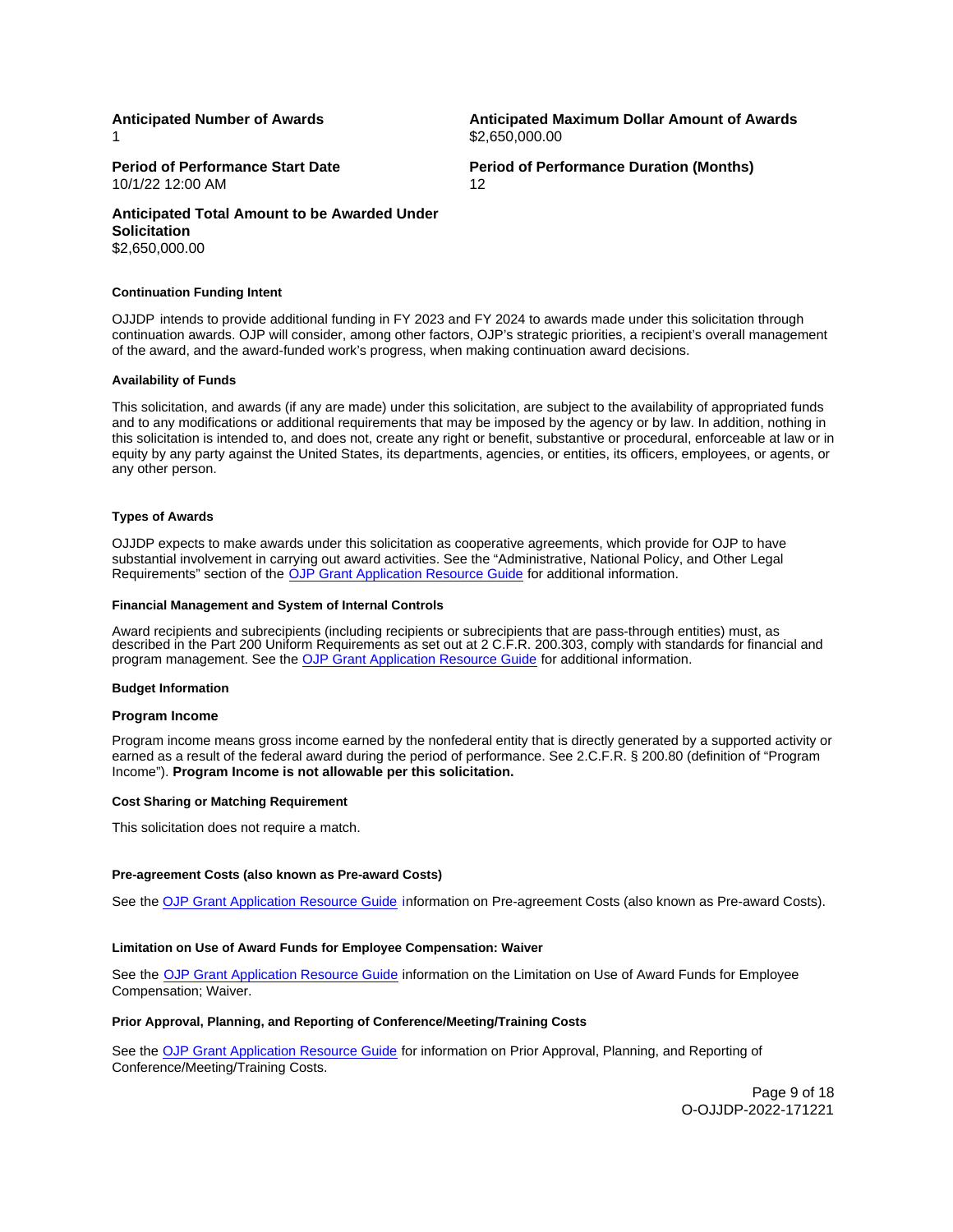#### <span id="page-9-0"></span>**Costs Associated with Language Assistance (if applicable)**

See the [OJP Grant Application Resource Guide](https://www.ojp.gov/funding/apply/ojp-grant-application-resource-guide#costs-associated) for information on Costs Associated with Language Assistance.

# **Eligibility Information**

For eligibility information, see the solicitation cover page.

For information on cost sharing or match requirements, see the "Federal Award Information" section.

# **Application and Submission Information**

The following application elements **must** be included in the application to meet the basic minimum requirements to advance to peer review and receive consideration for funding:

- Proposal Abstract
- Proposal Narrative
- Budget Worksheet and Budget Narrative (Web-based Form) (The web-based form includes the budget details and the budget narrative.)

See the "Application Elements and Formatting Instructions" section of the [OJP Grant Application Resource Guide](https://www.ojp.gov/funding/apply/ojp-grant-application-resource-guide#application-elements) for information on what happens to an application that does not contain all the specified elements or is nonresponsive to the scope of the solicitation.

# **Information to Complete the Application for Federal Assistance (SF-424)**

The SF-424 must be submitted in [Grants.gov.](https://Grants.gov) The SF-424 is a required standard form used as a cover sheet for submission of pre-applications, applications, and related information. See the [OJP Grant Application Resource Guide](https://www.ojp.gov/funding/apply/ojp-grant-application-resource-guide#complete-application) for additional information on completing the SF-424.

In Section F of the SF-424, please include the name and contact information of the individual **who will complete the application in JustGrants**. JustGrants will use this information (email address) to assign the application to this user in JustGrants.

Intergovernmental Review: This solicitation ("funding opportunity") is subject to [Executive Order 12372.](https://www.archives.gov/federal-register/codification/executive-order/12372.html) An applicant may find the names and addresses of State Single Points of Contact (SPOCs) at the following website: [https://www.whitehouse.gov/wp-content/uploads/2020/04/SPOC-4-13-20.pdf.](https://www.whitehouse.gov/wp-content/uploads/2020/01/spoc_1_16_2020.pdf) If the applicant's State appears on the SPOC list, the applicant must contact its SPOC to find out about, and comply with, the State's process under E.O. 12372. In completing the SF-424, an applicant whose State appears on the SPOC list is to make the appropriate selection in response to question 19, once the applicant has complied with its State E.O. 12372 process. (An applicant whose State does not appear on the SPOC list should answer question 19 by selecting the response that the: "Program is subject to E.O. 12372 but has not been selected by the State for review.").

#### **Standard Applicant Information (JustGrants 424 and General Agency Information)**

The Standard Applicant Information section of the JustGrants application is pre-populated with the SF-424 data submitted in [Grants.gov](https://Grants.gov). The applicant will need to review the Standard Applicant Information in JustGrants and make edits as needed. Within this section, the applicant will need to: add zip codes for areas affected by the project; confirm its Authorized Representative; and verify and confirm the organization's unique entity identifier, legal name, and address.

#### **Proposal Abstract**

A proposal abstract (no more than 400 words) summarizing the proposed project, including the purpose of the project, primary activities, expected outcomes, the service area, intended beneficiaries and subrecipients (if known), will be completed in the JustGrants web-based form. This abstract should be written in the third person and will be made publicly available on the OJP website if the project is awarded.

#### **Proposal Narrative**

The proposal narrative should be submitted as an attachment in JustGrants. The attached document should be doublespaced, using a standard 12-point Times New Roman font; have no less than 1-inch margins; and should not exceed 30

> Page 10 of 18 O-OJJDP-2022-171221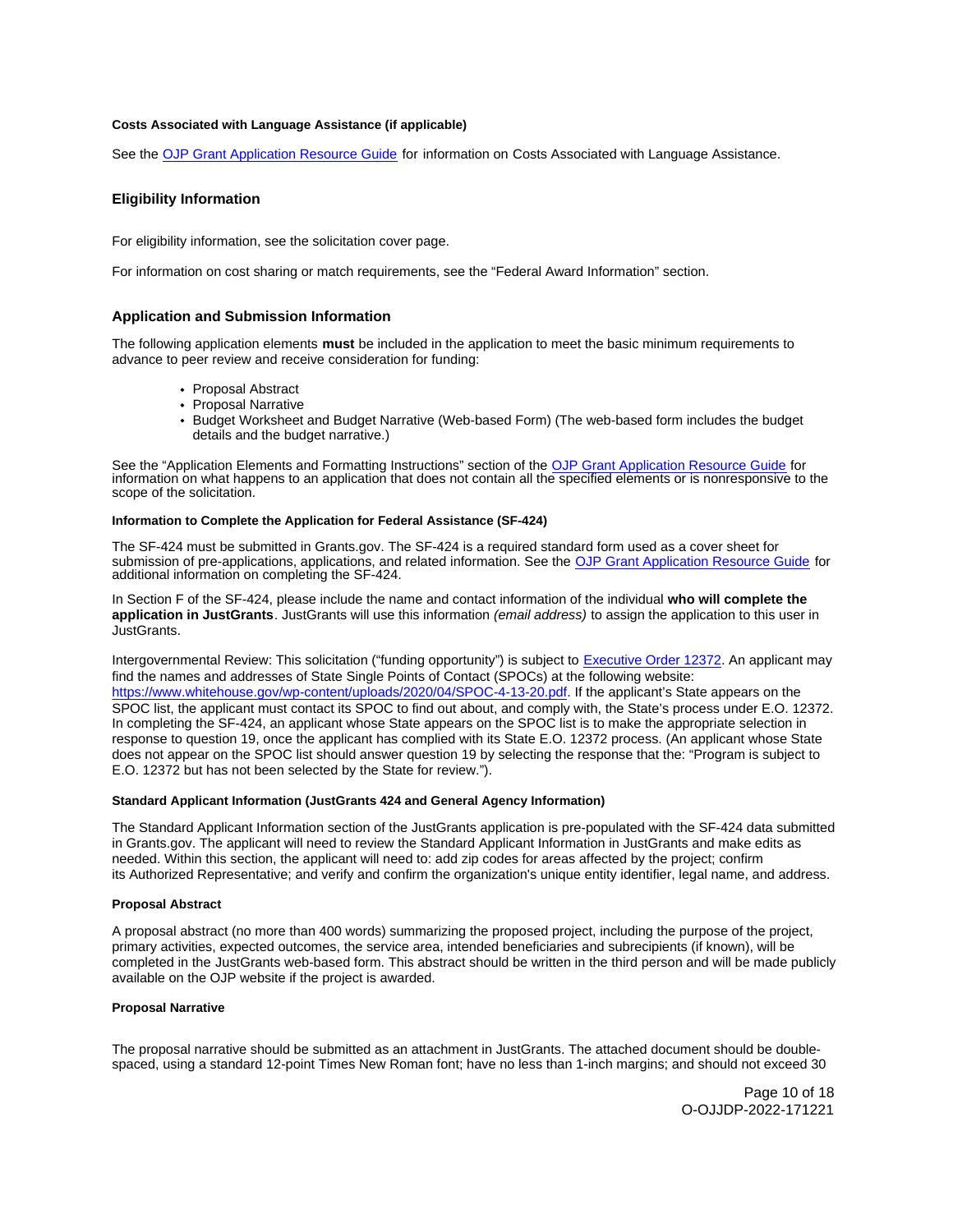pages. Pages should be numbered and submitted as an attachment. If the proposal narrative fails to comply with these length restrictions, OJJDP may consider such noncompliance in peer review and in final award decision.

The following sections must be included as part of the proposal narrative:

#### a. Description of the Issue

Applicants should describe the need for a National Mentoring Resource Center. The applicant should provide data that the need exists, demonstrate the size and scope of the need, and document the effects this has on the mentoring field. Any data or research referenced in the narrative should include information about the source of the data and/or a citation. Applicants should describe any previous or current attempts to address the problem.

#### b. Project Design and Implementation

Applicants should detail how the project will operate throughout the funding period and describe the strategies that they will use to achieve the goals and objectives identified in the previous section. Applicants should describe how they will complete the deliverables stated in the Goals, Objectives, and Deliverables section. OJJDP encourages applicants to select evidence-based practices for their programs. This section should also include details regarding any leveraged resources (cash or in-kind) from local sources to support the project and discuss plans for sustainability beyond the grant period.

If the applicant is seeking priority consideration for Priority 1(A), it should address in this section how the proposed project(s) will promote racial equity and/or the removal of barriers to access and opportunity, and/or contribute to greater access to services, for communities that have been historically underserved, marginalized, and adversely affected by inequality.

**Timeline.** Applicants should submit a realistic timeline or milestone chart that indicates major tasks associated with the goals and objectives of the project, assigns responsibility for each, and plots completion of each task by month or quarter for the duration of the award, using "Year 1," "Month 1," "Quarter 1," etc., not calendar dates (see "Sample Project Timelines" [here\)](https://ojjdp.ojp.gov/funding/ojjdp-sample-timelines). Applicants should submit the timeline as a separate attachment, as stipulated in Additional Application Components. On receipt of an award, the recipient may revise the timeline, based on training and technical assistance that OJJDP will provide.

**Logic Model.** Applicants should include a logic model that graphically illustrates how the performance measures are related to the project's problems, goals, objectives, and design. See sample logic models here. Applicants should submit the logic model as a separate attachment, as stipulated in Additional Application Components.

#### c. Capabilities and Competencies

This section should describe the experience and capability of the applicant organization and any contractors or subgrantees that the applicant will use to implement and manage this effort and its associated federal funding, highlighting any previous experience implementing projects of similar design or magnitude. Applicants should highlight their experience/capability/capacity to manage subawards, including details on their system for fiscal accountability. Management and staffing patterns should be clearly connected to the project design described in the previous section. Applicants should describe the roles and responsibilities of project staff and explain the program's organizational structure and operations. Applicants should include a copy of an organizational chart showing how the organization operates, including who manages the finances; how the organization manages subawards, if there are any; and the management of the project proposed for funding.

If the applicant is seeking priority consideration under Priority 1(B), it should describe within this section how being a culturally specific organization (or funding a culturally specific subrecipient organization at a minimum of 30% of the project budget) will enhance its ability to implement the proposed project(s) and should also specify which culturally specific populations are intended or expected to be served or have their needs addressed under the proposed project(s).

Letters of Support: If submitting a joint application, as described under Eligibility, applicants should provide signed and dated letters of support or memoranda of understanding for all key partners that include the following:

- Expression of support for the program and a statement of willingness to participate and collaborate with it.
- Description of the partner's current role and responsibilities in the planning process and expected responsibilities when the program is operational.
- Estimate of the percentage of time that the partner will devote to the planning and operation of the project.
- d. Plan for Collecting the Data Required for This Solicitation's Performance Measures

Describe the process for measuring project performance. Identify who will collect the data, who is responsible for performance measurements, and how the information will be used to guide and evaluate the impact of the project. Describe the process that will be used to accurately report data.

Note: Applicants are not required to submit performance data with the application. Rather, performance measure information is included as an alert that successful applicants will be required to submit performance data as part of each award's reporting

> Page 11 of 18 O-OJJDP-2022-171221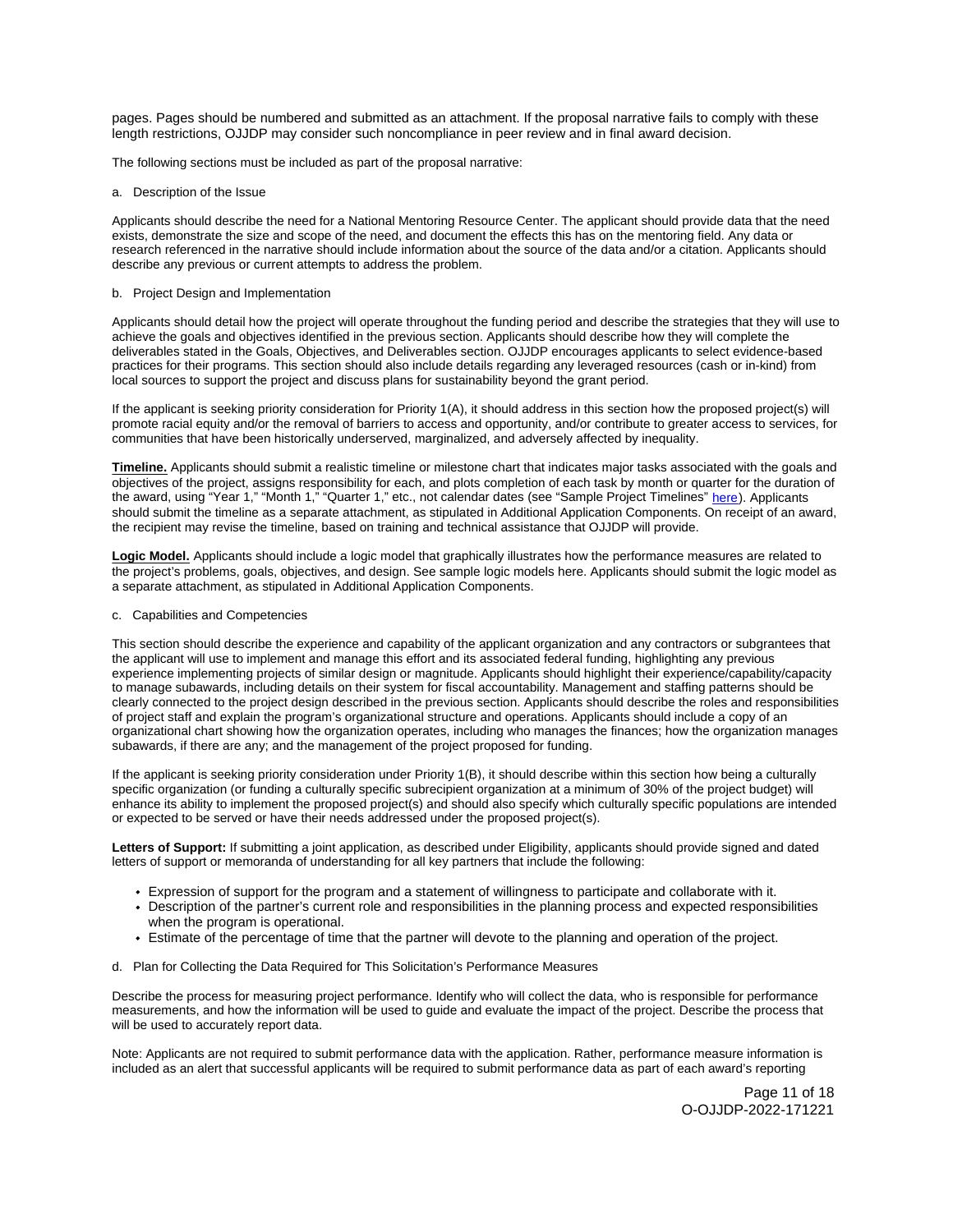#### <span id="page-11-0"></span>requirements.

OJP will require each successful applicant to submit regular performance data that show the completed work's results. The performance data directly relate to the goals, objectives, and deliverables identified in the "Goals, Objectives, and Deliverables" section.

A list of performance measure questions for this program can be found at

[https://ojjdp.ojp.gov/funding/grant-performance-measurement/fy-2022-performance-measures.](https://ojjdp.ojp.gov/funding/grant-performance-measurement/fy-2022-performance-measures)

Applicants can also visit OJP's performance measurement page at [www.ojp.gov/performance](https://www.ojp.gov/performance) for an overview of performance measurement activities at OJP.

OJJDP will require award recipients to submit performance measurement data and performance reports in JustGrants. OJJDP will provide further guidance on the post-award submission process, if selected for award.

#### **Note on Project Evaluations**

An applicant that proposes to use award funds through this solicitation to conduct project evaluations must follow the guidance in the "Note on Project Evaluations" section in the [OJP Grant Application Resource Guide.](https://www.ojp.gov/funding/Apply/Resources/Grant-App-Resource-Guide.htm)

#### **Goals, Objectives, Deliverables, and Timeline**

Applicants will submit the goals, objectives, deliverables, and timeline in the JustGrants web-based form.

#### **Budget and Associated Documentation**

#### **Budget Worksheet and Budget Narrative (Web-based Form)**

The applicant will complete the JustGrants web-based budget form. See the [OJP Grant Application Resource Guide](https://www.ojp.gov/funding/apply/ojp-grant-application-resource-guide#budget-prep) for additional information.

If the applicant is seeking priority consideration under Priority 1(B) based on the identification of at least one proposed subrecipient as a culturally specific organization, the proposed funding for the subrecipient in the web-based budget form **must be a minimum of 30% of award funding.** 

The budget narrative must also describe how the activities that will be funded with the (minimum) 30% of award funding provided to the subrecipient **specifically relate to the priority consideration requested under Priority 1(B)** and described in the Capabilities and Competencies section of the application.

#### **Indirect Cost Rate Agreement (if applicable)**

The applicant will submit its indirect cost rate agreement by uploading it as an attachment in JustGrants. See the OJP [Grant Application Resource Guide](https://www.ojp.gov/funding/apply/ojp-grant-application-resource-guide#indirect-cost) for additional information.

#### **Financial Management Questionnaire (including applicant disclosure of high-risk status)**

The applicant will download the questionnaire, complete it, and submit it by uploading it as an attachment in JustGrants. See the [OJP Grant Application Resource Guide](https://www.ojp.gov/funding/apply/ojp-grant-application-resource-guide#fm-internal-controls-questionnaire) for the link to the questionnaire and additional information.

#### **Disclosure of Process Related to Executive Compensation**

Page 12 of 18 O-OJJDP-2022-171221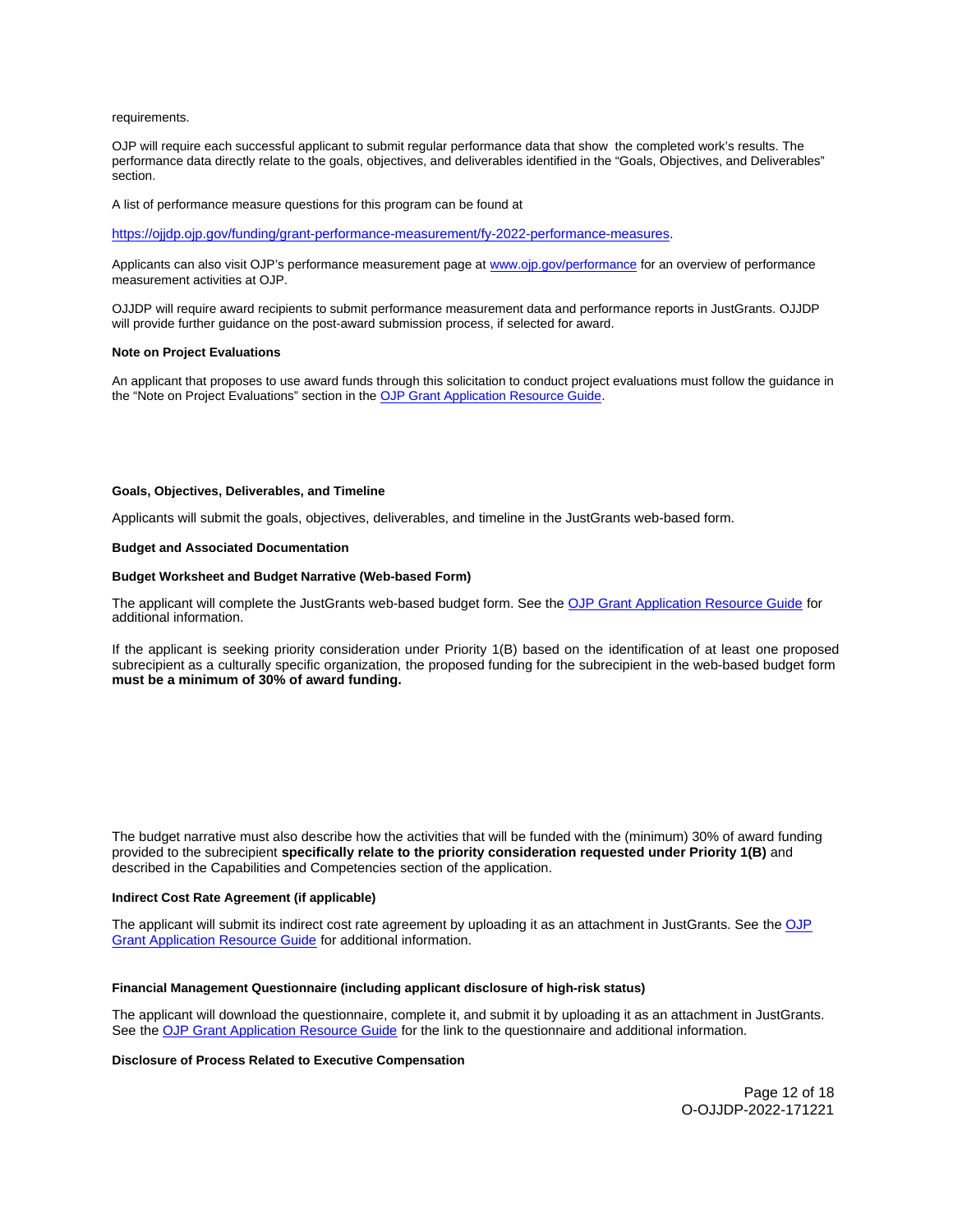<span id="page-12-0"></span>This solicitation expressly modifies the OJP Grant Application Resource Guide by not incorporating its "Disclosure of Process Related to Executive Compensation" provisions. Applicants to this solicitation are not required to provide this disclosure.

## **Timeline Form**

Applicants should submit a realistic timeline or milestone chart that indicates major tasks associated with the goals and objectives of the project.

#### **a. Research and Evaluation Independence and Integrity Statement**

If an application proposes research (including research and development) and/or evaluation, the applicant must demonstrate research/evaluation independence and integrity, including appropriate safeguards, before it may receive award funds. The applicant will submit documentation of its research and evaluation independence and integrity by uploading it as an attachment in JustGrants. For additional information, see the [OJP Grant Application Resource Guide.](https://www.ojp.gov/funding/apply/ojp-grant-application-resource-guide#research-evaluation) 

- b. Timeline. Applicants should submit a realistic timeline or milestone chart that indicates major tasks associated with the goals and objectives of the project.
- c. Logic model. See above.
- d. Position descriptions outlining roles and responsibilities for all key positions and resumes.

#### **Disclosures and Assurances**

The applicant will address the following disclosures and assurances.

#### **Disclosure of Lobbying Activities**

Complete and submit the SF-LLL in [Grants.gov.](https://Grants.gov) See the [OJP Grant Application Resource Guide](https://www.ojp.gov/funding/apply/ojp-grant-application-resource-guide#disclosure-lobby) for additional information.

#### **DOJ Certified Standard Assurances**

Review and accept the DOJ Certified Standard Assurances in JustGrants. See the [OJP Grant Application Resource](https://www.ojp.gov/funding/apply/ojp-grant-application-resource-guide#administrative)  [Guide](https://www.ojp.gov/funding/apply/ojp-grant-application-resource-guide#administrative) for additional information.

#### **Applicant Disclosure of Duplication in Cost Items**

Complete the JustGrants web-based Applicant Disclosure of Duplication in Cost Items form. See the [OJP Grant](https://www.ojp.gov/funding/apply/ojp-grant-application-resource-guide#applicant-disclosure-pending-applications)  [Application Resource Guide](https://www.ojp.gov/funding/apply/ojp-grant-application-resource-guide#applicant-disclosure-pending-applications) for additional information.

# **DOJ Certifications Regarding Lobbying; Debarment, Suspension and Other Responsibility Matters; and Drug-Free Workplace Requirements**

Review and accept the DOJ Certified Certifications Regarding Lobbying; Debarment, Suspension and Other Responsibility Matters; Drug-Free Workplace Requirements; Law Enforcement and Community Policing in JustGrants. See the [OJP Grant Application Resource Guide](https://www.ojp.gov/funding/apply/ojp-grant-application-resource-guide#administrative) for additional information.

#### **Applicant Disclosure and Justification – DOJ High-Risk Grantees (if applicable)**

If applicable, submit the DOJ High-Risk Disclosure and Justification as an attachment in JustGrants. A DOJ high-risk grantee is an award recipient that has received a DOJ high-risk designation based on a documented history of unsatisfactory performance, financial instability, management system or other internal control deficiencies, or noncompliance with award terms and conditions on prior awards, or is otherwise not responsible. See the [OJP Grant](https://www.ojp.gov/funding/apply/ojp-grant-application-resource-guide#applicant-disclosure-justification) 

> Page 13 of 18 O-OJJDP-2022-171221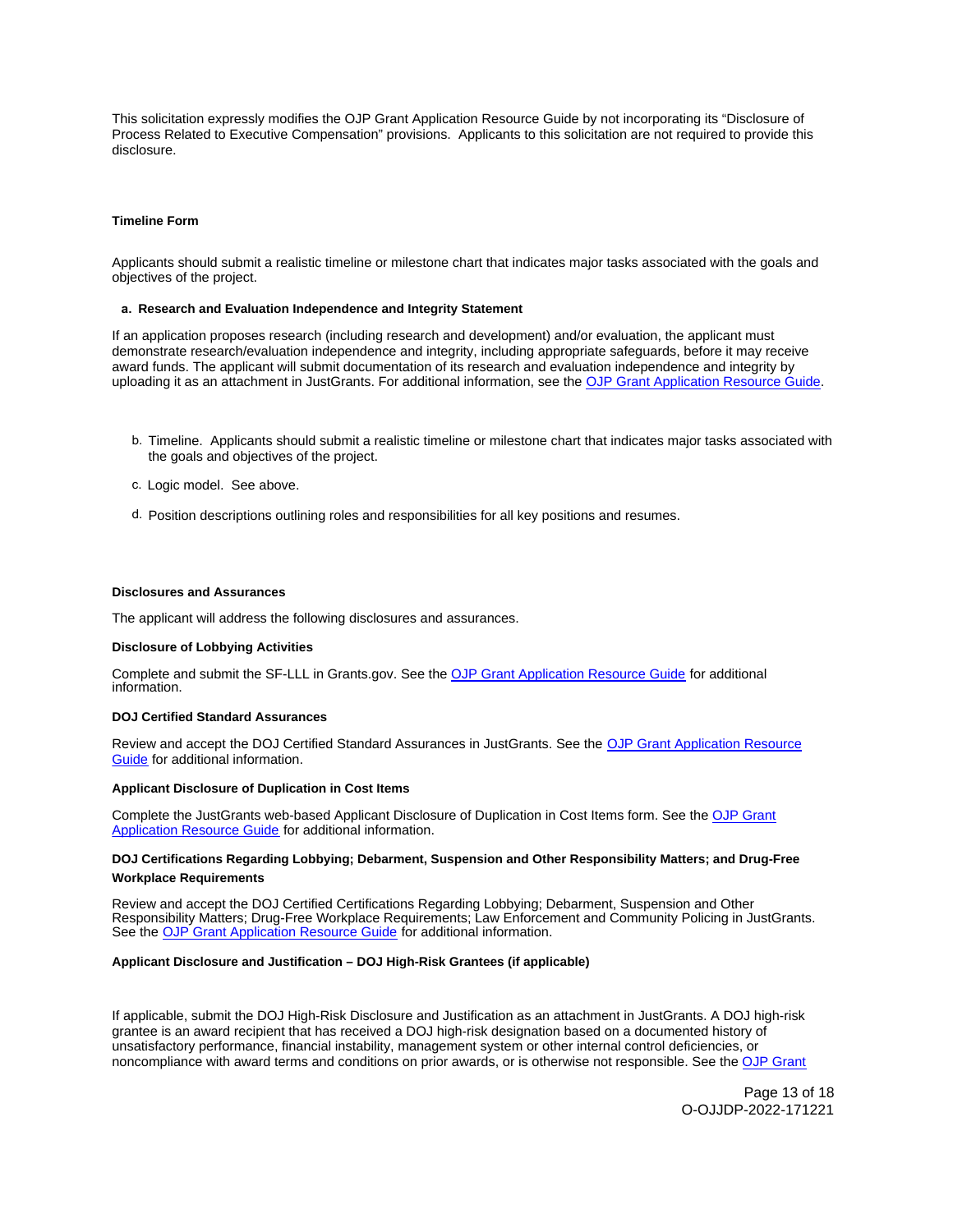<span id="page-13-0"></span>[Application Resource Guide](https://www.ojp.gov/funding/apply/ojp-grant-application-resource-guide#applicant-disclosure-justification) for additional information.

### **How to Apply**

Step 1: The applicant must submit the **SF-424** and **SF-LLL** in [Grants.gov](https://Grants.gov) at [https://www.grants.gov/web/grants/register.html.](https://www.grants.gov/web/grants/register.html) 

Step 2: The applicant must then submit the **full application,** including attachments, in JustGrants in [JustGrants.usdoj.gov](https://justicegrants.usdoj.gov/).

For additional information, see the "How to Apply" section in the [OJP Grant Application Resource Guide](https://www.ojp.gov/funding/apply/ojp-grant-application-resource-guide#apply) and the [DOJ](https://justicegrants.usdoj.gov/sites/g/files/xyckuh296/files/media/document/appln-submission-checklist.pdf) [Application Submission Checklist.](https://justicegrants.usdoj.gov/sites/g/files/xyckuh296/files/media/document/appln-submission-checklist.pdf)

#### **Submission Dates and Time**

The **SF-424 and the SF-LLL** must be submitted in [Grants.gov](https://Grants.gov) by 11:59 p.m. Eastern Time on May 9, 2022.

(**IMPORTANT:** Please carefully review UEI Transition details under Step 1. of the Submission Information section above).

The **full application** must be submitted in JustGrants by 8:59 Eastern Time on May 23, 2022.

OJP urges applicants to submit their [Grants.gov](https://Grants.gov) and JustGrants submissions prior to the due dates to allow sufficient time to correct errors and resubmit by the submission deadlines if a rejection notification is received. To be considered timely, the **full application** must be submitted in JustGrants by the JustGrants application deadline.

#### **Experiencing Unforeseen Technical Issues**

An applicant that experiences unforeseen SAM.gov, [Grants.gov,](https://Grants.gov) or JustGrants technical issues beyond its control that prevent application submission by the deadline must demonstrate all efforts in requesting technical support in order to submit an application by the deadline. Technical support is available via phone and email to the applicable SAM.gov, [Grants.gov](https://Grants.gov), or JustGrants support centers or service desks in which an applicant received a ticket number for resolution. If an applicant misses a deadline due to unforeseen technical difficulties, the applicant may request a waiver to submit an application after the deadline. Note: If an applicant does not submit all of the required [Grants.gov](https://Grants.gov) forms by the [Grants.gov](https://Grants.gov) deadline, the applicant will not be able to proceed to the JustGrants portion of the application process.

An applicant experiencing technical difficulties with the following systems must contact the associated support desk indicated below to report the technical issue and receive a tracking number:

- [Grants.gov](https://Grants.gov)  contact the [Grants.gov Customer Support Hotline](https://www.grants.gov/web/grants/support.html)
- SAM.gov contact the [SAM Help Desk \(Federal Service Desk\)](https://www.fsd.gov/gsafsd_sp)
- JustGrants contact the JustGrants Support Desk at [JustGrants.Support@usdoj.gov](mailto:JustGrants.Support@usdoj.gov) or 833–872–5175

An applicant requesting a waiver to submit a late application must document their request for technical assistance in an email to the OJP Response Center at [grants@ncjrs.gov](file:///C:/Users/local_Yehj/INetCache/Content.Outlook/20U4XBR7/grants@ncjrs.gov) **within 24 hours after the application deadline** to request approval to submit its application after the deadline. If an applicant has technical issues with [Grants.gov,](https://Grants.gov) the applicant must contact the Response Center within 24 hours of the [Grants.gov](https://Grants.gov) deadline to request approval to submit after the deadline. However, waiver requests will not be reviewed until after the JustGrants deadline to allow time for all waivers to be submitted. Waiver requests to submit after the submission deadline must:

- Describe the technical difficulties experienced.
- Include a timeline of the applicant's submission efforts (e.g., what date and time did the error occur, what date and time was action taken to resolve the issue and resubmit, and what date and time did support representatives respond).
- Include an attachment(s) of the complete grant application and all required documentation and material.
- Include the applicant's DUNS number (or Unique Entity Identifier if applying after April 4, 2022) and any applicable SAM.gov tracking number(s), [Grants.gov](https://Grants.gov) Help Desk ticket numbers, and JustGrants Support Desk ticket numbers.

OJP will review each request for late submission and required supporting documentation and notify the applicant whether the request has been approved or denied. For more details on the waiver process, OJP encourages applicants to review the "Experiencing Unforeseen Technical Issues" section in the [OJP Grant Application Resource Guide](https://www.ojp.gov/funding/apply/ojp-grant-application-resource-guide#experiencing-unforeseen-technical-issues).

> Page 14 of 18 O-OJJDP-2022-171221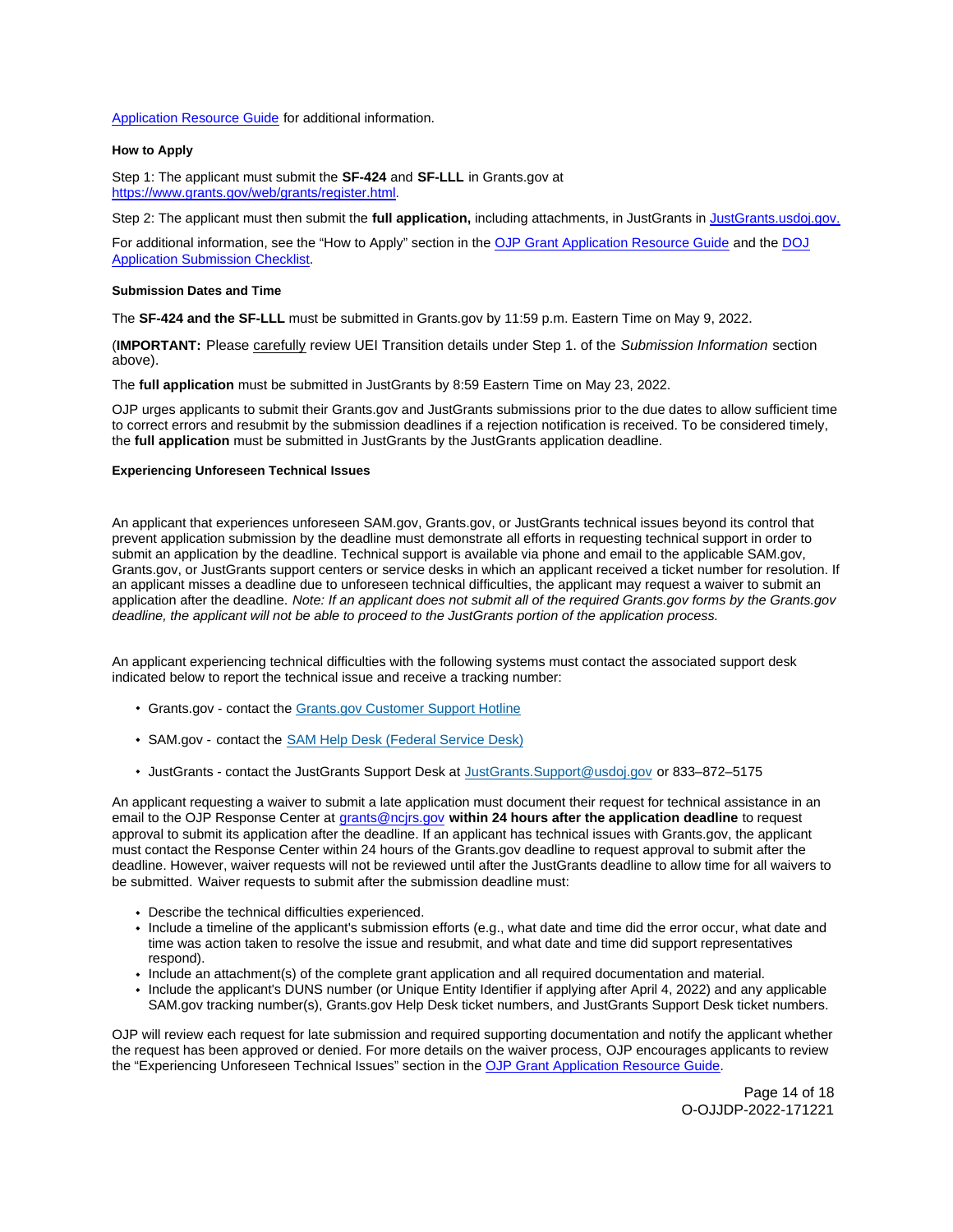# <span id="page-14-0"></span>**Application Review Information**

# **Review Criteria**

#### **Merit Criteria**

Applications that meet the basic minimum requirements will be evaluated by peer reviewers. Applications will be evaluated on how the proposed project/program addresses the following criteria:

- 1. Description of the Issue 15% evaluate the applicant's understanding of the program/issue to be addressed.
- 2. Project Design and Implementation 35% evaluate the adequacy of the proposal, including the goals, objectives, timelines, milestones, and deliverables.
- 3. Capabilities and Competencies 35% evaluate the administrative and technical capacity of the applicant to successfully accomplish the goals and objectives.
- 4. Plan for Collecting the Data Required for this Solicitation's Performance Measures 10% evaluate the applicant's understanding of the performance data reporting requirements and the plan for collecting the required data.
- 5. Budget 5% evaluate for completeness, cost effectiveness, and allowability (e.g., reasonable, allocable, and necessary for project activities).

## **Other Review Criteria/Factors**

Other important considerations for OJJDP include geographic diversity, strategic priorities (specifically including, but not limited to, those mentioned above related to priority areas, available funding, past performance, and the extent to which the Budget Worksheet and Budget Narrative (web-based form) accurately explain project costs that are reasonable, necessary, and otherwise allowable under federal law and applicable federal cost principles.

#### **Review Process**

Applications submitted under this solicitation that meet the basic minimum requirements, will be evaluated for technical merit by a peer review panel(s) in accordance with OJP peer review policy and procedures using the stated review criteria listed above.

OJP screens applications to ensure they meet the basic minimum requirements prior to conducting the peer review. Although specific requirements may vary, the following are common requirements applicable to all OJP solicitations:

- The application must be submitted by an eligible type of applicant.
- The application must request funding within programmatic funding constraints (if applicable).
- The application must be responsive to the scope of the solicitation.
- The application must include all items necessary to meet the basic minimum requirements.

Pursuant to the Part 200 Uniform Requirements, before award decisions are made, OJP also reviews information related to the degree of risk posed by the applicant. Among other things to help assess whether an applicant with one or more prior federal awards has a satisfactory record with respect to performance, integrity, and business ethics, OJP checks whether the applicant is listed in SAM as excluded from receiving a federal award.

In addition, if OJP anticipates that an award will exceed \$250,000 in federal funds, OJP also must review and consider any information about the applicant that appears in the non-public segment of the integrity and performance system accessible through SAM (currently, the Federal Awardee Performance and Integrity Information System, FAPIIS).

**Important note on FAPIIS:** An applicant may review and comment on any information about itself that currently appears in FAPIIS and was entered by a federal awarding agency. OJP will consider such comments by the applicant, in addition to the other information in FAPIIS, in its assessment of the risk posed by the applicant.

Absent explicit statutory authorization or written delegation of authority to the contrary, all final award decisions will be made by the Assistant Attorney General, who may consider not only peer review ratings and OJJDP recommendations, but also other factors as indicated in this section.

# **Federal Award Administration Information**

Page 15 of 18 O-OJJDP-2022-171221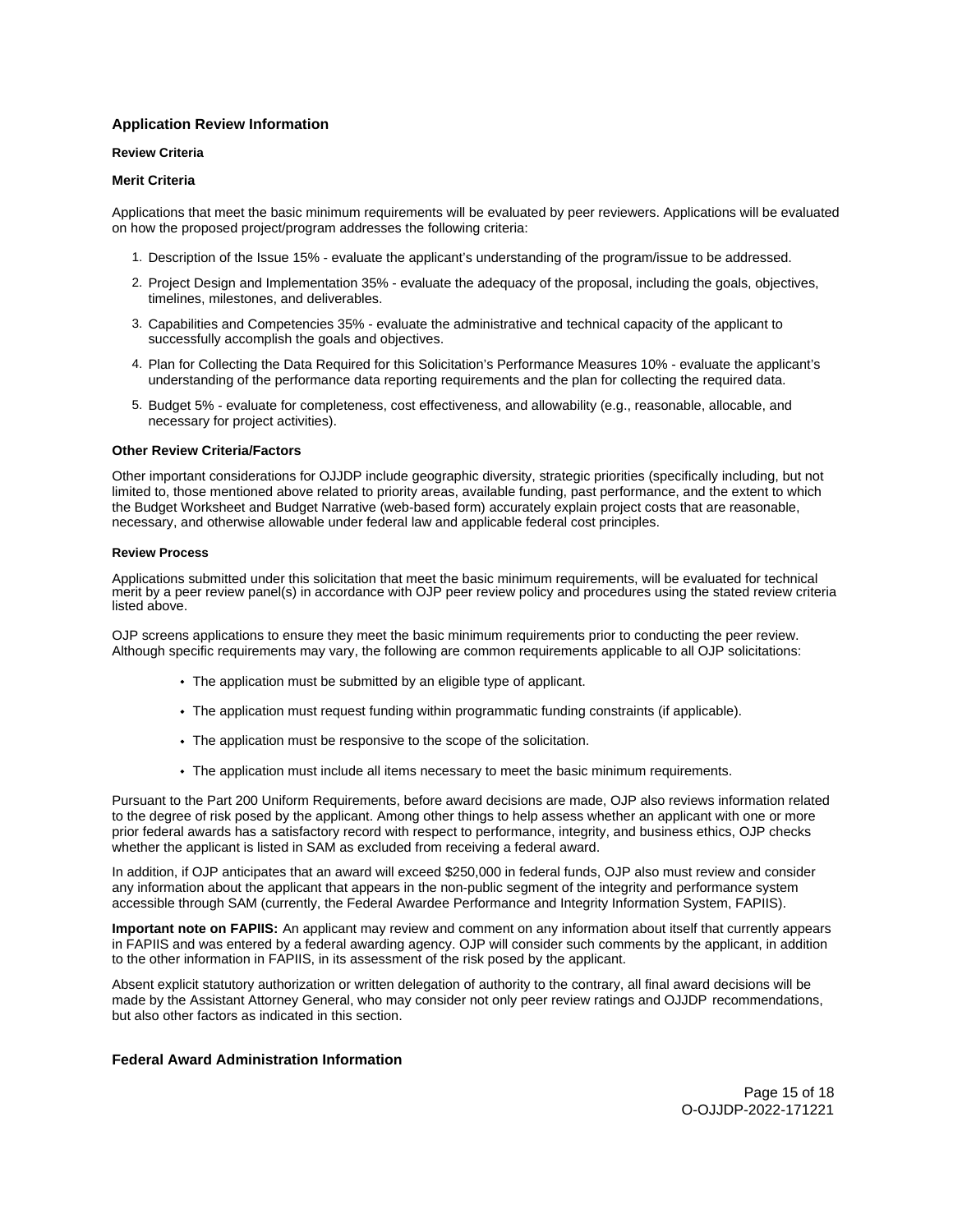# <span id="page-15-0"></span>**Federal Award Notices**

See the [OJP Grant Application Resource Guide](https://www.ojp.gov/funding/apply/ojp-grant-application-resource-guide#federal-award-notices) for information on award notifications and instructions.

#### **Administrative, National Policy, and Other Legal Requirements**

If selected for funding, in addition to implementing the funded project consistent with the OJP-approved application, the recipient must comply with all award conditions and all applicable requirements of federal statutes and regulations, including the applicable requirements referred to in the assurances and certifications executed in connection with award acceptance. For additional information on these legal requirements, see the "Administrative, National Policy, and Other Legal Requirements" section in the [OJP Grant Application Resource Guide.](https://www.ojp.gov/funding/apply/ojp-grant-application-resource-guide#administrative)

#### **Information Technology (IT) Security Clauses**

An application in response to this solicitation may require inclusion of information related to information technology security. See the [OJP Grant Application Resource Guide](https://www.ojp.gov/funding/apply/ojp-grant-application-resource-guide#information-technology) for information on information technology security.

# **General Information about Post-Federal Award Reporting Requirements**

In addition to the deliverables described in the "Program Description" section, all award recipients under this solicitation will be required to submit certain reports and data.

Required reports. Award recipients typically must submit quarterly financial reports, semi-annual performance reports, final financial and performance reports, and, if applicable, an annual audit report in accordance with the Part 200 Uniform Requirements or specific award conditions. Future awards and fund drawdowns may be withheld if reports are delinquent. (In appropriate cases, OJP may require additional reports.)

See the [OJP Grant Application Resource Guide](https://www.ojp.gov/funding/apply/ojp-grant-application-resource-guide#general-information) for additional information on specific post-award reporting requirements, including performance measure data.

# **Federal Awarding Agency Contact(s)**

For OJP contact(s), see the solicitation cover page.

For contact information for [Grants.gov,](https://Grants.gov) see the solicitation cover page.

For contact information for JustGrants, see the solicitation cover page.

# **Other Information**

# **Freedom of Information and Privacy Act (5 U.S.C. 552 and 5 U.S.C. 552a)**

See the [OJP Grant Application Resource Guide](https://www.ojp.gov/funding/apply/ojp-grant-application-resource-guide#foia) for information on the Freedom of Information and Privacy Act (5 U.S.C. 552 and 5 U.S.C. 552a).

# **Provide Feedback to OJP**

See the [OJP Grant Application Resource Guide](https://www.ojp.gov/funding/apply/ojp-grant-application-resource-guide#feedback) for information on how to provide feedback to OJP.

#### **Performance Measures**

A list of performance measure questions for this program can be found at [https://ojjdp.ojp.gov/funding/grant-performance-measurement/fy-2022-performance-measures.](https://ojjdp.ojp.gov/funding/grant-performance-measurement/fy-2021-performance-measures)

# **Application Checklist**

# **OJJDP FY 2022 National Mentoring Resource Center**

This application checklist has been created as an aid in developing an application. The [DOJ Application Submission](https://justicegrants.usdoj.gov/sites/g/files/xyckuh296/files/media/document/appln-submission-checklist.pdf)  [Checklist](https://justicegrants.usdoj.gov/sites/g/files/xyckuh296/files/media/document/appln-submission-checklist.pdf) is another resource.

> Page 16 of 18 O-OJJDP-2022-171221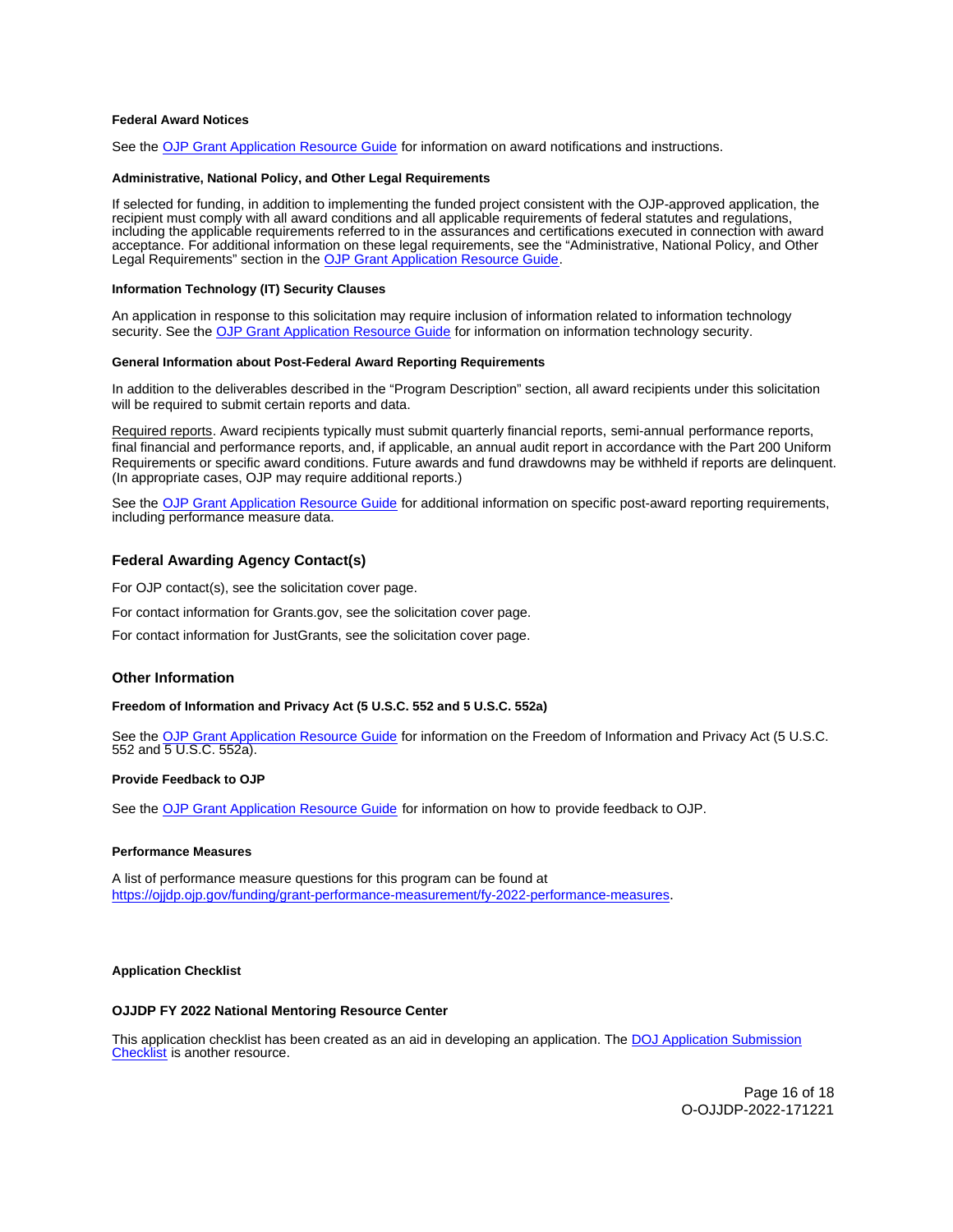# **What an Applicant Must Do:**

Prior to registering in [Grants.gov:](https://Grants.gov)

- Confirm your Entity's [System Award Management \(SAM\)](https://sam.gov/SAM/) Registration Information (see [OJP Grant Application](https://www.ojp.gov/funding/apply/ojp-grant-application-resource-guide#apply)  [Resource Guide\)](https://www.ojp.gov/funding/apply/ojp-grant-application-resource-guide#apply)
- Acquire a SAM Unique Entity Identifier (UEI):
	- If applying before April 4, 2022, obtain or confirm your Data Universal Number System (DUNS) number at [www.dnb.com.](http://www.dnb.com)
	- On April 4, 2022, the federal government will stop using DUNS and start using the [new SAM UEI.](https://justicegrants.usdoj.gov/resources/system-for-award-management#transition-to-unique-entity-id-sam)

# To register in [Grants.gov](https://Grants.gov):

- Acquire an AOR and a [Grants.gov](https://Grants.gov) username and password (see [OJP Grant Application Resource Guide\)](https://www.ojp.gov/funding/apply/ojp-grant-application-resource-guide#apply)
- Acquire AOR confirmation from the E-Business Point of Contact (E-Biz POC) (see [OJP Grant Application Resource](https://www.ojp.gov/funding/apply/ojp-grant-application-resource-guide#apply)  [Guide\)](https://www.ojp.gov/funding/apply/ojp-grant-application-resource-guide#apply)

# To find the funding opportunity:

- Search for the funding opportunity in [Grants.gov](https://Grants.gov) using the opportunity number, Assistance Listing or keyword(s)
- Access the funding opportunity and application package (see Step 7 in the [OJP Grant Application Resource Guide\)](https://www.ojp.gov/funding/apply/ojp-grant-application-resource-guide#apply)
- Sign up for Grants.gov email [notifications](https://www.grants.gov/web/grants/manage-subscriptions.html) (optional) (see [OJP Grant Application Resource Guide\)](https://www.ojp.gov/funding/apply/ojp-grant-application-resource-guide#apply)
- Read Important Notice: Applying for Grants in Grants.gov
- Read OJP policy and guidance on conference approval, planning, and reporting available at [ojp.gov/financialguide/DOJ/PostawardRequirements/chapter3.10a.ht](https://ojp.gov/financialguide/DOJ/PostawardRequirements/chapter3.10a.htm)[m \(see OJP Grant Application Resource](https://www.ojp.gov/funding/apply/ojp-grant-application-resource-guide#prior-approval) Guide)

# **Overview of Post-Award Legal Requirements:**

Review the "[Overview of Legal Requirements Generally Applicable to OJP Grants and Cooperative Agreements -](https://www.ojp.gov/funding/explore/legal-overview-awards) [FY 2022 Awards"](https://www.ojp.gov/funding/explore/legal-overview-awards) in the [OJP Funding Resource Center.](https://www.ojp.gov/funding/explore/legal-overview-awards)

# **Review Scope Requirement:**

The federal amount requested is within the allowable limits of \$2,650,000

# **Review Eligibility Requirement:**

- Public and state-controlled institutions of higher education
- Nonprofits having a 501(c)(3) status with the IRS, other than institutions of higher education
- Nonprofits that do not have a 501(c)(3) status with the IRS, other than institutions of higher education
- Private institutions of higher education
- For-profit organizations other than small businesses

#### ~~~

#### **Prepare to submit the Application for Federal Assistance standard form (SF)-424 and Disclosure of Lobbying Activities form (SF-LLL)**

- Review Information to complete the Application for Federal Assistance (SF-424) in Grants.gov
- Submit Intergovernmental Review
- Complete Standard Applicant Information (SF-424 information from [Grants.gov\)](https://Grants.gov)
- Submit the SF-424 and SF-LLL in [Grants.gov](https://Grants.gov)

After the SF-424 and SF-LLL submission in [Grants.gov](https://Grants.gov), receive [Grants.gov](https://Grants.gov) email notifications that:

- Submission has been received in [Grants.gov](https://Grants.gov)
- Submission has either been successfully validated or rejected with errors (see OJP Grant Application Resource [Guide\)](https://www.ojp.gov/funding/apply/ojp-grant-application-resource-guide#apply)

If no [Grants.gov](https://Grants.gov) receipt and validation, or error notifications are received: